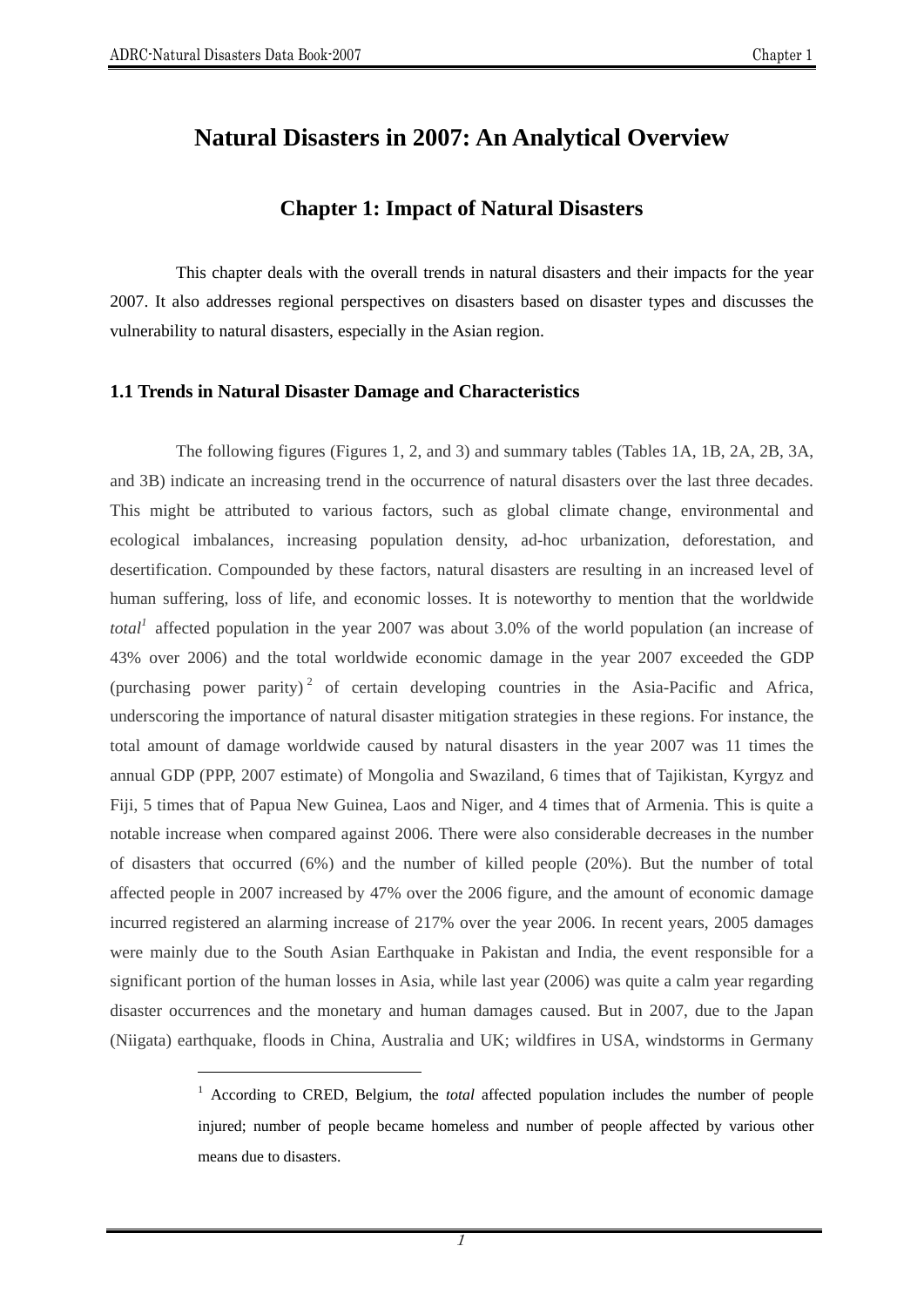and Bangladesh contributed to the severe monetary damage. Further windstorms and floods in Bangladesh, China and India also contributed to the severe human sufferings and loss. This year's (2007) statistics show that almost 60% of the people killed, 91% of total affected people and 47% of the damage worldwide are in Asia. This once again clearly underscores the vulnerability of the region. This regional trend is quite alarming and represents a considerable obstacle to any development activities in the affected countries from the perspective of sustainable development and recovery efforts.

|       | <b>Count of</b><br><b>DisNo</b> | <b>Sum of Killed</b> | <b>Sum of TotAff</b> | <b>Sum of Damage</b><br><b>US\$ ('000s)</b> |
|-------|---------------------------------|----------------------|----------------------|---------------------------------------------|
| Asia  | 3,438                           | 1,281,189            | 5,047,632,951        | 594,334,344                                 |
|       | 37.34%                          | 57.24%               | 88.94%               | 44.57%                                      |
| World | 9,207                           | 2,238,319            | 5,675,595,783        | 1,333,357,184                               |

**Table 1A: Summary of Natural Disasters, 1975-2007** 

**Source: CRED-EMDAT, Université Catholique de Louvain, Brussels, Belgium, 2007** 

|       | <b>Number of</b><br><b>Disasters</b> | <b>Sum of Killed</b> | <b>Sum of TotAff</b> | <b>Sum of Damage</b><br><b>US\$ ('000s)</b> |
|-------|--------------------------------------|----------------------|----------------------|---------------------------------------------|
| Asia  | 149                                  | 13,130               | 179,803,097          | 29,634,403                                  |
|       | 34.57%                               | 59.92%               | 90.72%               | 47.24%                                      |
| World | 431                                  | 21,911               | 198,203,774          | 62,726,300                                  |

**Table 1B: Summary of Natural Disasters, 2007** 

 $\overline{a}$ 

**Source: CRED-EMDAT, Université Catholique de Louvain , Brussels, Belgium, 2007** 

The following figures show the increasing trend in natural disasters, the number of total affected people, and the amount of damage from 1975 to 2007.

<sup>2</sup> We used GDP (PPP) 2007 estimate data from the World Fact Book.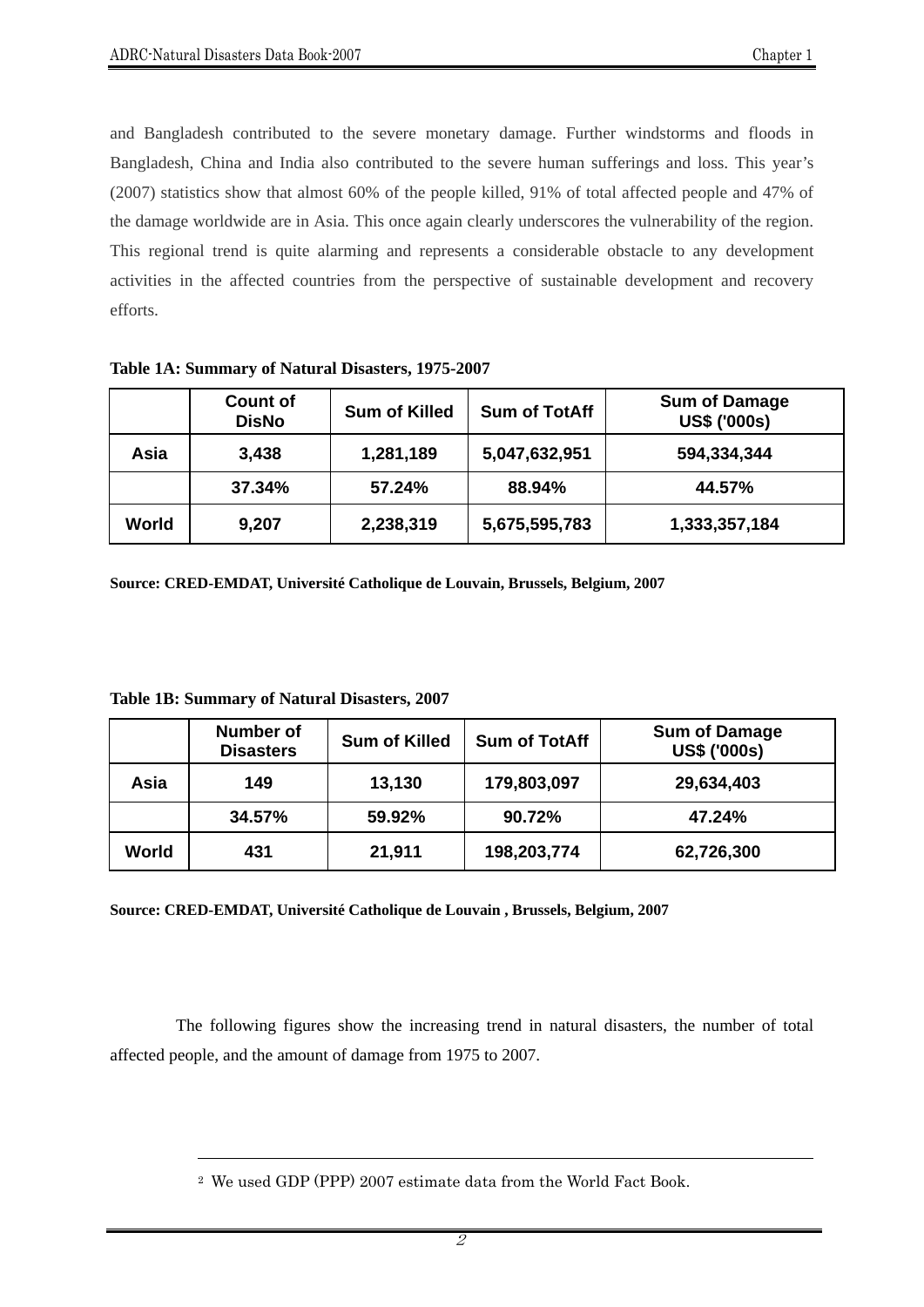



**Source: CRED-EMDAT, Université Catholique de Louvain, Brussels, Belgium, 2007** 



**Figure 2** 

**Source: CRED-EMDAT, Université Catholique de Louvain, Brussels, Belgium, 2007**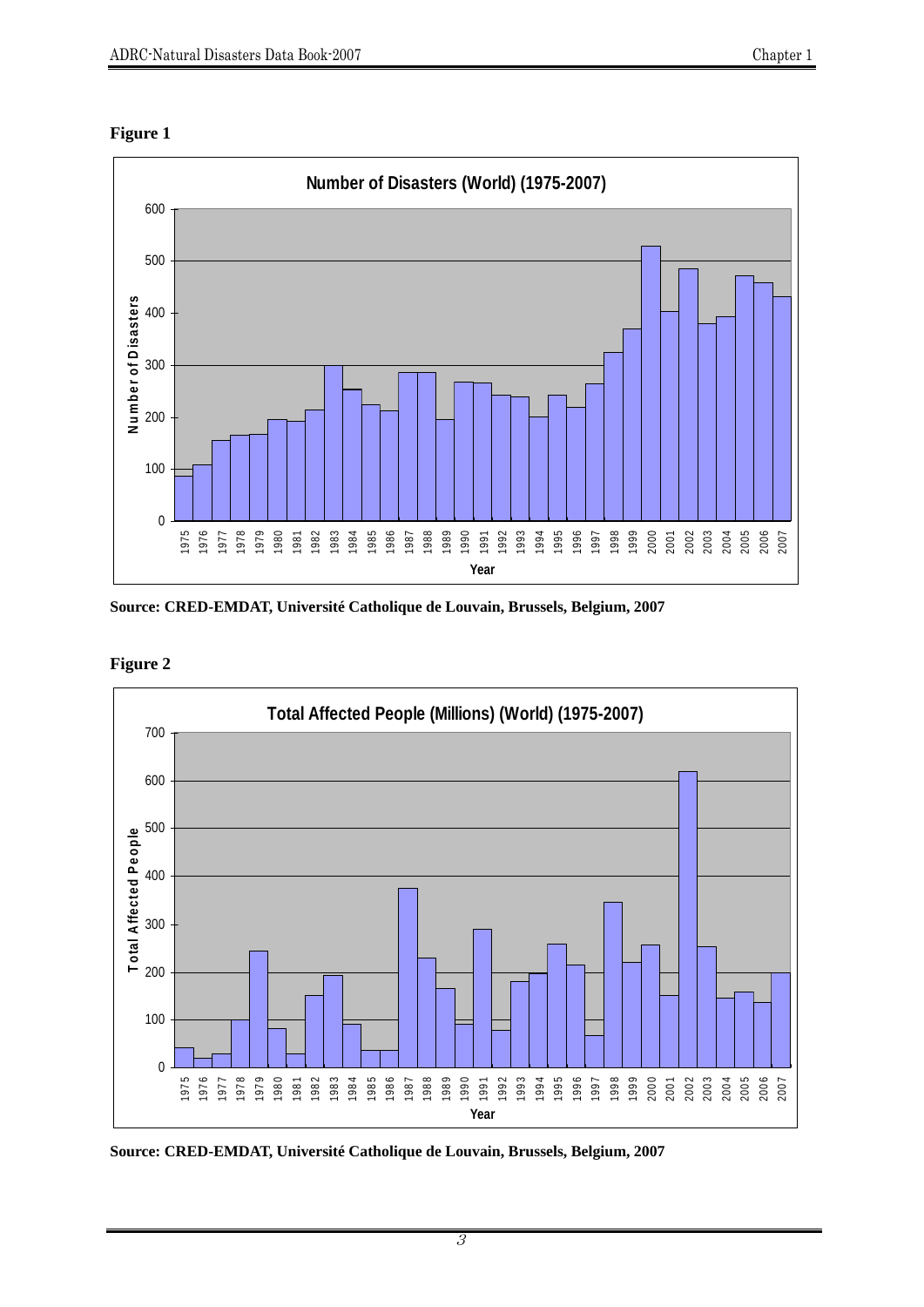



**Source: CRED-EMDAT, Université Catholique de Louvain, Brussels, Belgium, 2007** 

The following tables show regional disaster characteristics in relation to various types of disaster for the periods 1975-2007. Tables 2A and 3A in particular show this trend for the 33 years from 1975-2007while Tables 2B and 3B show figures for 2007 only.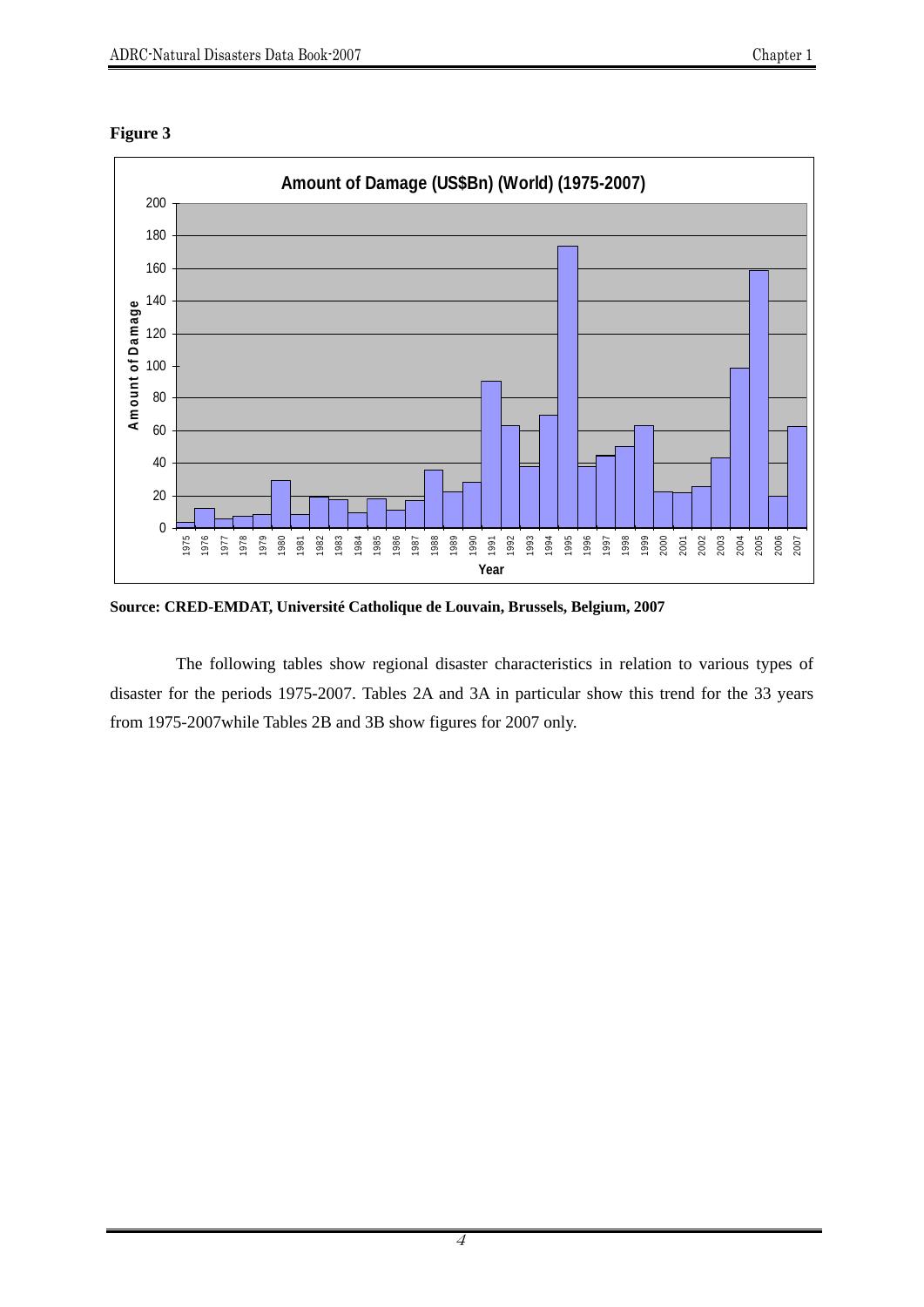| <b>Continent</b>      | <b>DisType</b>                                 | Count<br>оf            | Sum of              |                         | Sum of<br>Sum of TotAff Damage US\$ |
|-----------------------|------------------------------------------------|------------------------|---------------------|-------------------------|-------------------------------------|
|                       |                                                | <b>DisNo</b>           | <b>Killed</b>       |                         | (000s)                              |
| Africa                | <b>Drought</b>                                 | 334                    | 560,640             | 311,379,799             | 4,051,193                           |
|                       | Earthquake<br>Epidemic                         | 55                     | 6,719<br>116,478    | 1,516,616<br>10,742,661 | 8,725,608                           |
|                       | <b>Extreme Temperature</b>                     | 575<br>11              | 231                 | 1,000,218               | 4,730<br>47,809                     |
|                       | Famine (natural)                               | 34                     | 6,087               | 31,607,592              | 89,000                              |
|                       | Flood                                          | 571                    | 16,510              | 40,762,262              | 3,536,316                           |
|                       | Insect infestation                             | 68                     |                     | 446,000                 | 5,200                               |
|                       | Slide                                          | 25                     | 572                 | 20,310                  |                                     |
|                       | Volcano                                        | 14                     | 2,157               | 463,160                 |                                     |
|                       | Wild fire                                      | 18                     | 156                 | 20,215                  | 3,500                               |
|                       | Wind storm<br>Wave / Surge                     | 150<br>5               | 3,469<br>324        | 11,587,644<br>109,913   | 3,038,073<br>30,000                 |
| <b>Africa Total</b>   |                                                | 1,860                  | 713,343             | 409,656,390             | 19,531,429                          |
| Americas              | Drought                                        | 100                    | 79                  | 51,069,164              | 13,057,539                          |
|                       | Earthquake                                     | 161                    | 43,843              | 12,230,548              | 56,720,010                          |
|                       | Epidemic                                       | 73                     | 14,347              | 1,626,638               |                                     |
|                       | <b>Extreme Temperature</b>                     | 72                     | 5,485               | 4,974,040               | 13,911,250                          |
|                       | Famine (natural)                               | $\mathbf{2}$           |                     | 1,003,000               |                                     |
|                       | Flood                                          | 684                    | 51,337              | 47,353,328              | 57,306,219                          |
|                       | Insect infestation<br>Slide                    | 3<br>114               | 5,226               | 2,000                   | 104,000<br>1,085,200                |
|                       | Volcano                                        | 55                     | $\overline{22,010}$ | 1,168,028<br>1,553,175  | 2,029,022                           |
|                       | Wild fire                                      | 105                    | 182                 | 1,140,071               | 8,212,700                           |
|                       | Wind storm                                     | 718                    | 39,457              | 44,186,489              | 312,010,487                         |
|                       | Wave / Surge                                   | 5                      | 1,274               | 8,844                   |                                     |
| <b>Americas Total</b> |                                                | 2,092                  | 183,240             | 166,315,325             | 464,436,427                         |
| Asia                  | <b>Drought</b>                                 | 139                    | 3,928               | 1,425,115,138           | 14,379,391                          |
|                       | Earthquake                                     | 412                    | 557,229             | 75,169,546              | 264,243,140                         |
|                       | Epidemic                                       | 250                    | 45,727              | 7,200,142               |                                     |
|                       | <b>Extreme Temperature</b><br>Famine (natural) | 111<br>10              | 19,802<br>760       | 50,815,738<br>8,670,000 | 5,042,887<br>4,399                  |
|                       | Flood                                          | 1,189                  | 141.713             | 2,812,830,959           | 169,784,208                         |
|                       | <b>Insect infestation</b>                      | 9                      |                     | 200                     | 925                                 |
|                       | Slide                                          | 246                    | 16,898              | 5,873,434               | 477,034                             |
|                       | Volcano                                        | 62                     | 1,430               | 2,240,626               | 579,149                             |
|                       | Wild fire                                      | 61                     | 451                 | 3,246,135               | 19,249,500                          |
|                       | Wind storm                                     | 925                    | 260,580             | 654,062,924             | 112,789,314                         |
|                       | Wave / Surge                                   | 24                     | 232,671             | 2,408,109               | 7,784,397                           |
| <b>Asia Total</b>     |                                                | 3,438                  |                     | 1,281,189 5,047,632,951 | 594,334,344                         |
| Europe                | <b>Drought</b><br>Earthquake                   | 31<br>$\overline{159}$ | 8,706               | 7,062,575<br>2,842,476  | 14,416,309<br>34,404,776            |
|                       | Epidemic                                       | 30                     | 648                 | 186,508                 |                                     |
|                       | <b>Extreme Temperature</b>                     | 162                    | 39,157              | 849,919                 | 3,316,088                           |
|                       | Famine (natural)                               | $\mathcal{P}$          |                     | 3,210,000               |                                     |
|                       | Flood                                          | 386                    | 3,211               | 7,946,103               | 132,080,842                         |
|                       | Insect infestation                             | $\mathbf{1}$           |                     |                         |                                     |
|                       | Slide                                          | 48                     | 1,177               | 39,458                  | 1,669,389                           |
|                       | Volcano                                        | 16<br>90               | 9                   | 7,024                   | 19,600                              |
|                       | Wild fire<br>Wind storm                        | 321                    | 419<br>2,049        | 1,138,093<br>8,651,954  | 4,066,853<br>37,333,948             |
|                       | Wave / Surge                                   | 1                      | 11                  | 2                       |                                     |
| <b>Europe Total</b>   |                                                | 1,247                  | 55,387              | 31,934,112              | 227,307,805                         |
| Oceania               | <b>Drought</b>                                 | 25                     | 98                  | 8,653,635               | 11,006,000                          |
|                       | Earthquake                                     | 87                     | 586                 | 81,387                  | 2,507,400                           |
|                       | Epidemic                                       | 7                      | 288                 | 4,850                   |                                     |
|                       | <b>Extreme Temperature</b>                     | $\overline{4}$         | 23                  | 4,600,784               |                                     |
|                       | Flood                                          | 152                    | 264                 | 539,046                 | 3,848,937                           |
|                       | Insect infestation                             | $\mathbf{1}$           | 444                 |                         | 120,000                             |
|                       | Slide<br>Vol <u>cano</u>                       | 18<br>14               | 9                   | 10,615<br>227,722       | 2,466<br>400,000                    |
|                       | Wild fire                                      | 34                     | 134                 | 76,310                  | 1,182,006                           |
|                       | Wind storm                                     | 225                    | 880                 | 5,850,405               | 8,680,370                           |
|                       | Wave / Surge                                   | 3                      | 2,434               | 12,251                  |                                     |
| <b>Oceania Total</b>  |                                                | 570                    | 5,160               | 20,057,005              | 27,747,179                          |
| <b>Grand Total</b>    |                                                | 9,207                  |                     | 2,238,319 5,675,595,783 | 1,333,357,184                       |

|  |  |  | Table 2A: Summary of Natural Disasters by Region, 1975-2007 |
|--|--|--|-------------------------------------------------------------|
|  |  |  |                                                             |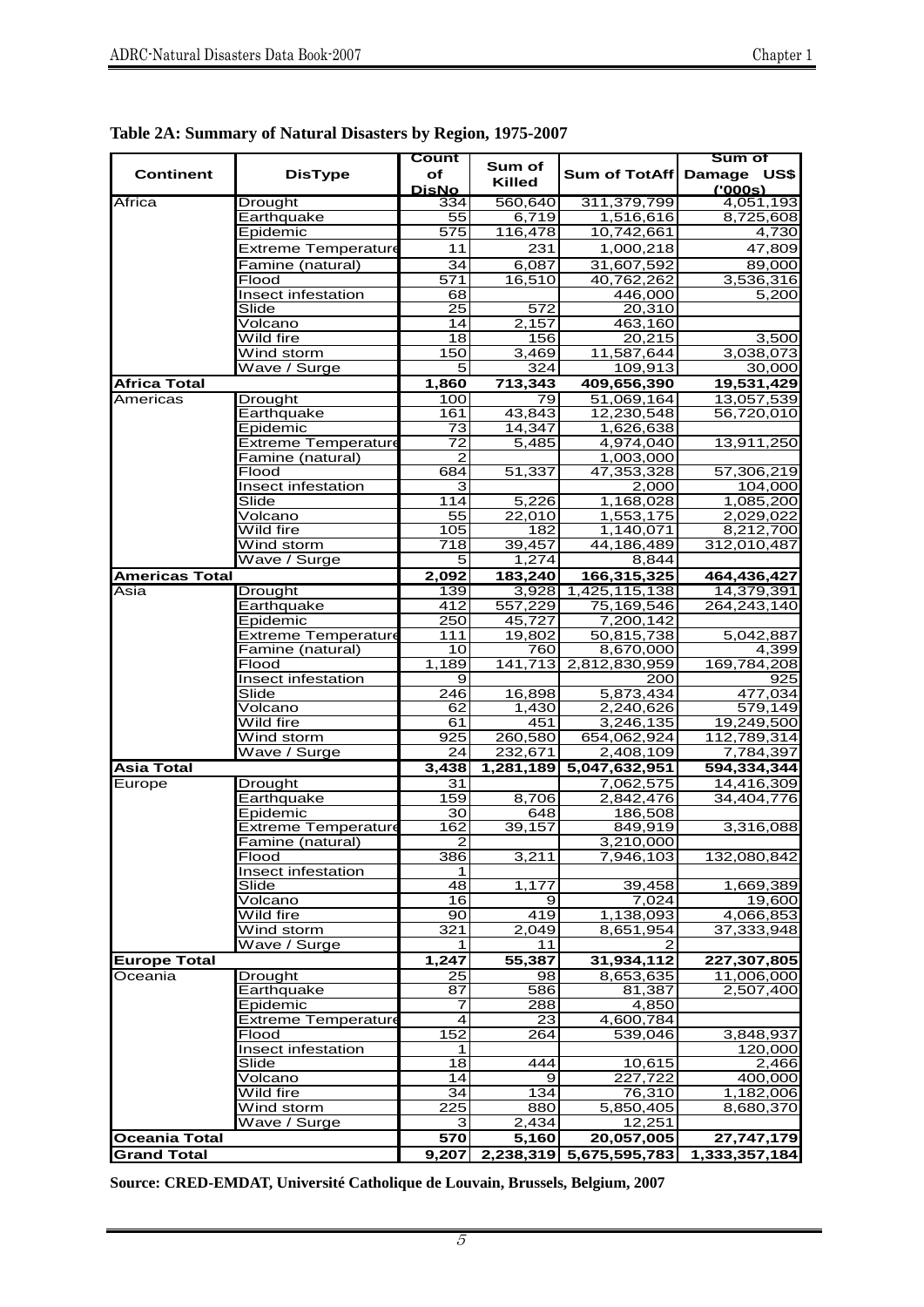| <b>Continent</b>      | <b>DisType</b> | <b>Count of</b><br><b>DisNo</b> | Sum of<br><b>Killed</b> | <b>Sum of TotAff</b>   | <b>Sum of Damage</b><br><b>US\$ ('000s)</b> |
|-----------------------|----------------|---------------------------------|-------------------------|------------------------|---------------------------------------------|
| Africa                | Drought        | 6                               |                         | 4,067,750              |                                             |
|                       | Epidemic       | 19                              | 4,433                   | 110,237                |                                             |
|                       | Flood          | 59                              | 857                     | 4,713,456              | 343,241                                     |
|                       | Slide          | 1                               | $\overline{2}0$         | 6                      |                                             |
|                       | Volcano        | 1                               | 5                       | 2,000                  |                                             |
|                       | Wild fire      | 4                               | 36                      | 3,505                  |                                             |
|                       | Wind storm     | 9                               | 111                     | 389,000                | 241,200                                     |
|                       | Extreme temp   | 1                               | 13                      |                        |                                             |
|                       | Wave / Surge   | 1                               | 12                      |                        |                                             |
| <b>Africa Total</b>   |                | 101                             | 5,487                   | 9,285,954              | 584,441                                     |
| Americas              | Drought        | 3                               |                         | 1,000,000              |                                             |
|                       | Earthquake     | 8                               | 532                     | 507,455                |                                             |
|                       | Epidemic       | 1                               | 1                       | 228                    |                                             |
|                       | Flood          | 38                              | 666                     | 3,415,533              | 3,444,322                                   |
|                       | Slide          | $\overline{2}$                  | 16                      | 5,000                  |                                             |
|                       | Volcano        | 1                               |                         | 3,000                  |                                             |
|                       | Wild fire      | 4                               | 17                      | 775,759                | 2,530,000                                   |
|                       | Wind storm     | 37                              | 699                     | 942,071                | 6,164,126                                   |
|                       | Extreme temp   | 5                               | 82                      | 884,572                |                                             |
| <b>Americas Total</b> |                | 99                              | 2,013                   | 7,533,618              | 12,138,448                                  |
| Asia                  | Drought        | 1                               |                         |                        |                                             |
|                       | Earthquake     | $\boldsymbol{9}$                | 119                     | 701,034                | 12,974,000                                  |
|                       | Epidemic       | 10                              | 798                     | 332,579                |                                             |
|                       | Flood          | 83                              | 6,749                   | 156,114,983            | 7,569,423                                   |
|                       | Slide          | 7                               | 228                     | 3,993                  |                                             |
|                       | Volcano        | 4                               | 6                       | 45,963                 |                                             |
|                       | Wild fire      | $\mathbf{1}$                    | 1                       | 50                     |                                             |
|                       | Wind storm     | 29                              | 4,918                   | 22,467,924             | 9,090,980                                   |
|                       | Extreme temp   | 4                               | 311                     | 103,000                |                                             |
|                       | Wave / Surge   | 1                               |                         | 33,571                 |                                             |
| <b>Asia Total</b>     |                | 149                             | 13,130                  | 179,803,097            | 29,634,403                                  |
| Europe                | Earthquake     | $\overline{1}$                  | $\overline{2}$          | 167                    |                                             |
|                       | Epidemic       | $\overline{2}$                  | 172                     | 419                    |                                             |
|                       | Flood          | 23                              | 95                      | 412,903                | 8,606,752                                   |
|                       | Wild fire      | 9                               | 97                      | 1,005,506              | 948,604                                     |
|                       | Wind storm     | $\overline{22}$                 | 75                      | 9,634                  | 8,776,000                                   |
|                       | Extreme temp   | 14                              | 605                     | 491                    |                                             |
| <b>Europe Total</b>   |                | 71                              | 1,046                   | $\overline{1,}429,120$ | 18,331,356                                  |
| Oceania               | Earthquake     | 1                               |                         | 100                    |                                             |
|                       | Flood          | 3                               | 15                      | 5,900                  | 1,737,000                                   |
|                       | Wind storm     | $\overline{6}$                  | 167                     | 143,601                | 300,652                                     |
|                       | Wave / Surge   | 1                               | 52                      | 2,384                  |                                             |
| <b>Oceania Total</b>  |                | 11                              | 235                     | 151,985                | 2,037,652                                   |
| <b>Grand Total</b>    |                | 431                             | 21,911                  | 198,203,774            | 62,726,300                                  |

| Table 2B: Summary of Natural Disasters by Region, 2007 |  |  |
|--------------------------------------------------------|--|--|
|                                                        |  |  |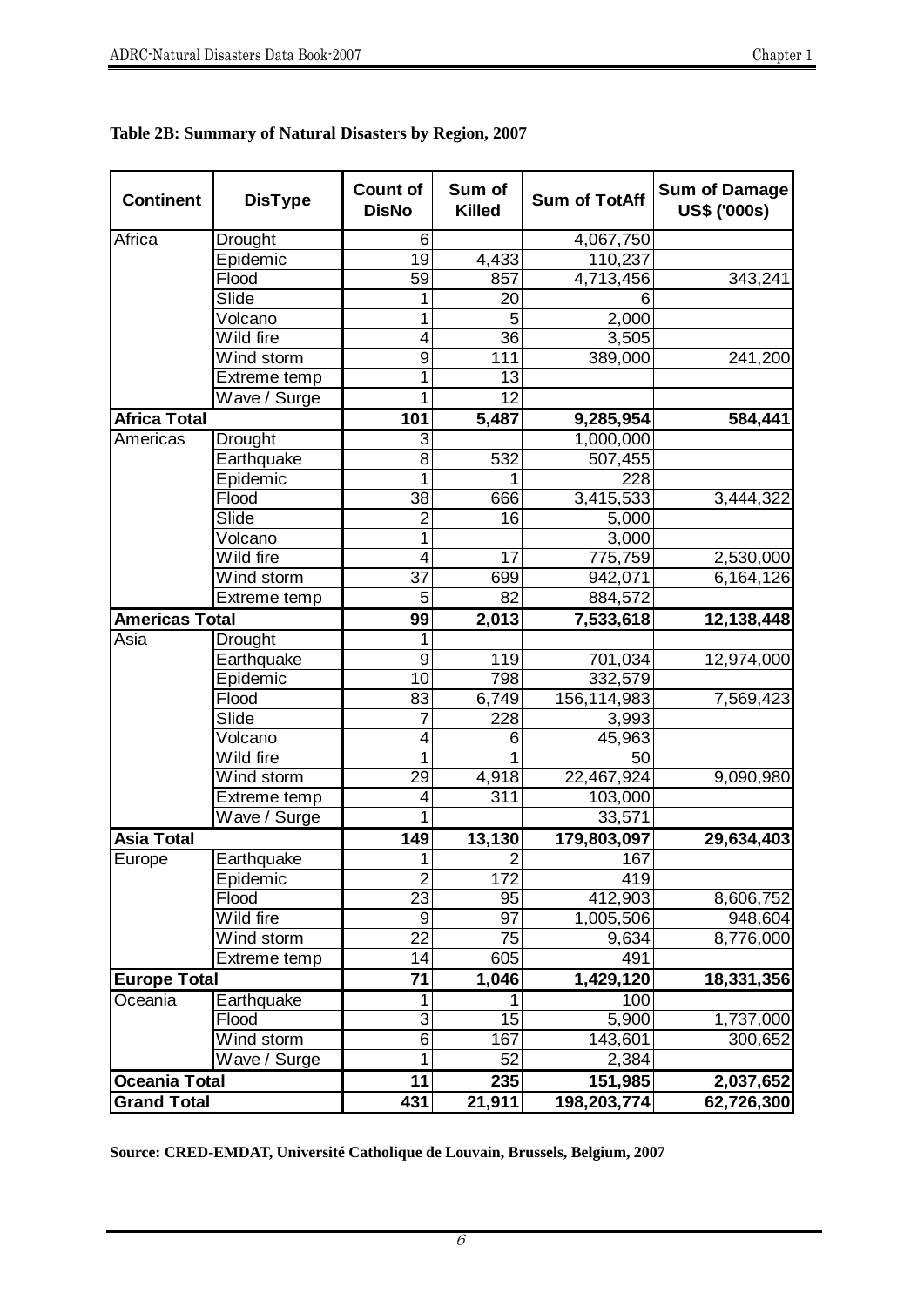| <b>DisType</b>                           | Continent         | Count of<br><b>DisNo</b> | <b>Sum of Killed</b> | <b>Sum of TotAff</b>   | Sum of<br>Damage<br>US\$<br>(000s) |
|------------------------------------------|-------------------|--------------------------|----------------------|------------------------|------------------------------------|
| Drought                                  | Africa            | 334                      | 560,640              | 311,379,799            | 4,051,193                          |
|                                          | Americas          | 100                      | 79                   | 51,069,164             | 13,057,539                         |
|                                          | Asia              | 139                      | 3,928                | 1,425,115,138          | 14,379,391                         |
|                                          | Europe            | 31                       |                      | 7,062,575              | 14,416,309                         |
|                                          | Oceania           | 25                       | 98                   | 8,653,635              | 11,006,000                         |
| <b>Drought Total</b>                     |                   | 629                      | 564,745              | 1,803,280,311          | 56,910,432                         |
| Earthquake                               | Africa            | 55                       | 6,719                | 1,516,616              | 8,725,608                          |
|                                          | Americas          | 161                      | 43,843               | 12,230,548             | 56,720,010                         |
|                                          | Asia              | 412                      | 557,229              | 75,169,546             | 264,243,140                        |
|                                          | Europe            | 159                      | 8,706                | 2,842,476              | 34,404,776                         |
|                                          | Oceania           | 87                       | 586                  | 81,387                 | 2,507,400                          |
| <b>Earthquake Total</b>                  |                   | 874                      | 617.083              | 91,840,573             | 366,600,934                        |
| Epidemic                                 | Africa            | 575                      | 116,478              | 10,742,661             | 4.730                              |
|                                          | Americas          | 73                       | 14,347               | 1,626,638              |                                    |
|                                          | Asia              | 250                      | 45,727               | 7,200,142              |                                    |
|                                          | Europe            | 30                       | 648                  | 186,508                |                                    |
|                                          | Oceania           | 7                        | 288                  | 4,850                  |                                    |
| <b>Epidemic Total</b>                    |                   | 935                      | 177,488              | 19,760,799             | 4,730                              |
| <b>Extreme Temperature</b>               | Africa            | 11                       | 231                  | 1,000,218              | 47,809                             |
|                                          | Americas          | 72                       | 5.485                | 4,974,040              | 13,911,250                         |
|                                          | Asia              | 111                      | 19,802               | 50,815,738             | 5,042,887                          |
|                                          | Europe            | 162                      | 39,157               | 849,919                | 3,316,088                          |
|                                          | Oceania           | 4                        | 23                   | 4,600,784              |                                    |
| <b>Extreme Temperature</b>               | <b>Total</b>      | 360                      | 64,698               | 62,240,699             | 22,318,034                         |
| Famine (natural)                         | Africa            | 34                       | 6,087                | 31,607,592             | 89,000                             |
|                                          | Americas          | 2                        |                      | 1,003,000              |                                    |
|                                          | Asia              | 10                       | 760                  | 8,670,000              | 4,399                              |
|                                          | Europe            | $\overline{2}$           |                      | 3,210,000              |                                    |
| <b>Famine (natural) Total</b>            |                   | 48                       | 6,847                | 44,490,592             | 93,399                             |
| Flood                                    | Africa            | 571                      | 16,510               | 40,762,262             | 3,536,316                          |
|                                          | Americas          | 684                      | 51,337               | 47,353,328             | 57,306,219                         |
|                                          | Asia              | 1,189                    | 141,713              | 2,812,830,959          | 169,784,208                        |
|                                          | Europe            | 386                      | 3,211                | 7,946,103              | 132,080,842                        |
|                                          | Oceania           | 152                      | 264                  | 539,046                | 3,848,937                          |
| <b>Flood Total</b>                       |                   | 2,982                    | 213,035              | 2,909,431,698          | 366,556,522                        |
| Insect infestation                       | Africa            | 68                       |                      | 446,000                | 5,200                              |
|                                          | Americas          | з                        |                      | 2,000                  | 104,000                            |
|                                          | Asia              | 9                        |                      | 200                    | 925                                |
|                                          | Europe            | $\mathbf{1}$             |                      |                        |                                    |
|                                          | Oceania           | $\mathbf{1}$             |                      |                        | 120,000                            |
| <b>Insect infestation Total</b><br>Slide |                   | 82                       |                      | 448,200                | 230,125                            |
|                                          | Africa            | 25                       | 572<br>5,226         | 20,310                 |                                    |
|                                          | Americas<br>Asia  | 114<br>246               | 16,898               | 1,168,028<br>5,873,434 | 1,085,200<br>477,034               |
|                                          |                   | 48                       | 1,177                | 39,458                 | 1,669,389                          |
|                                          | Europe<br>Oceania | 18                       | 444                  | 10,615                 | 2,466                              |
| <b>Slide Total</b>                       |                   | 451                      | 24,317               | 7,111,845              | 3,234,089                          |
| Volcano                                  | Africa            | 14                       | 2,157                | 463,160                |                                    |
|                                          | Americas          | 55                       | 22,010               | 1,553,175              | 2,029,022                          |
|                                          | Asia              | 62                       | 1,430                | 2,240,626              | 579,149                            |
|                                          | Europe            | 16                       | 9                    | 7,024                  | 19,600                             |
|                                          | Oceania           | 14                       | 9                    | 227,722                | 400,000                            |
| <b>Volcano Total</b>                     |                   | 161                      | 25,615               | 4,491,707              | 3,027,771                          |
| Wild fire                                | Africa            | 18                       | 156                  | 20,215                 | 3,500                              |
|                                          | Americas          | 105                      | 182                  | 1,140,071              | 8,212,700                          |
|                                          | Asia              | 61                       | 451                  | 3,246,135              | 19,249,500                         |
|                                          | Europe            | 90                       | 419                  | 1,138,093              | 4,066,853                          |
|                                          | Oceania           | 34                       | 134                  | 76,310                 | 1,182,006                          |
| <b>Wild fire Total</b>                   |                   | 308                      | 1,342                | 5,620,824              | 32,714,559                         |
| Wind storm                               | Africa            | 150                      | 3,469                | 11,587,644             | 3,038,073                          |
|                                          | Americas          | 718                      | 39,457               | 44,186,489             | 312,010,487                        |
|                                          | Asia              | 925                      | 260,580              | 654,062,924            | 112,789,314                        |
|                                          | Europe            | 321                      | 2,049                | 8,651,954              | 37,333,948                         |
|                                          | Oceania           | 225                      | 880                  | 5,850,405              | 8,680,370                          |
| <b>Wind storm Total</b>                  |                   | 2,339                    | 306,435              | 724,339,416            | 473,852,192                        |
| Wave / Surge                             | Africa            | 5                        | 324                  | 109,913                | 30,000                             |
|                                          | Americas          | 5                        | 1,274                | 8,844                  |                                    |
|                                          | Asia              | 24                       | 232,671              | 2,408,109              | 7,784,397                          |
|                                          | Europe            | 1                        | 11                   | 2                      |                                    |
|                                          | Oceania           | З                        | 2,434                | 12,251                 |                                    |
| <b>Wave / Surge Total</b>                |                   | 38                       | 236,714              | 2,539,119              | 7,814,397                          |
| <b>Grand Total</b>                       |                   | 9,207                    | 2,238,319            | 5,675,595,783          | 1,333,357,184                      |

**Table 3A: Summary of Natural Disasters by Disaster Type, 1975-2007**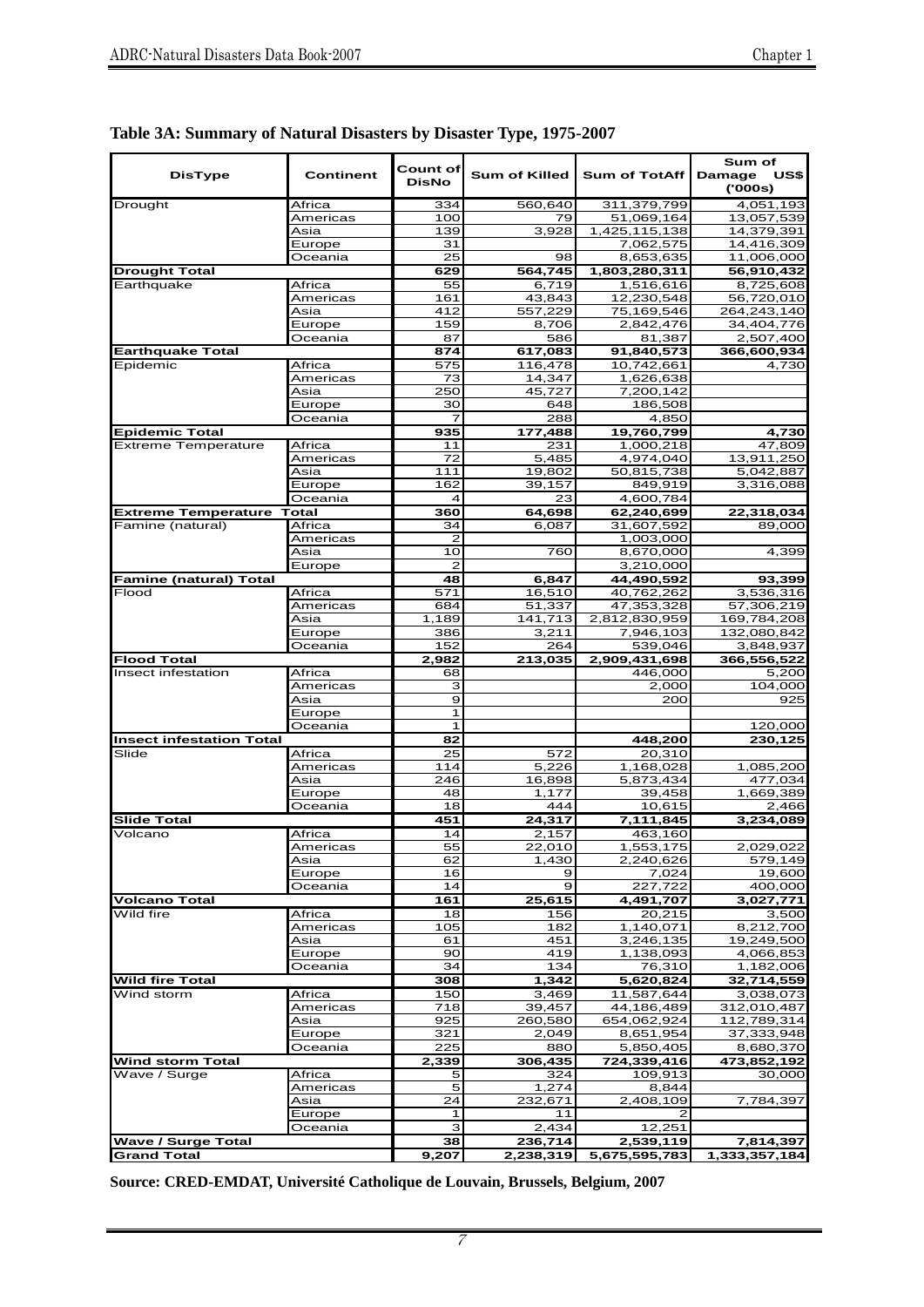| <b>DisType</b>            | <b>Continent</b> | <b>Count of</b><br><b>DisNo</b> | Sum of<br><b>Killed</b> | <b>Sum of TotAff</b> | Sum of<br>Damage US\$<br>(000s) |
|---------------------------|------------------|---------------------------------|-------------------------|----------------------|---------------------------------|
| Drought                   | Africa           | 6                               |                         | 4,067,750            |                                 |
|                           | Americas         | 3                               |                         | 1,000,000            |                                 |
|                           | Asia             | 1                               |                         |                      |                                 |
| <b>Drought Total</b>      |                  | 10                              |                         | 5,067,750            |                                 |
| Earthquake                | Americas         | 8                               | 532                     | 507,455              |                                 |
|                           | Asia             | 9                               | 119                     | 701,034              | 12,974,000                      |
|                           | Europe           | 1                               | 2                       | 167                  |                                 |
|                           | Oceania          | 1                               | 1                       | 100                  |                                 |
| <b>Earthquake Total</b>   |                  | 19                              | 654                     | 1,208,756            | 12,974,000                      |
| Epidemic                  | Africa           | 19                              | 4,433                   | 110,237              |                                 |
|                           | Americas         | 1                               | 1                       | 228                  |                                 |
|                           | Asia             | 10                              | 798                     | 332,579              |                                 |
|                           | Europe           | $\overline{2}$                  | 172                     | 419                  |                                 |
| <b>Epidemic Total</b>     |                  | 32                              | 5,404                   | 443,463              |                                 |
| Flood                     | Africa           | 59                              | 857                     | 4,713,456            | 343,241                         |
|                           | Americas         | 38                              | 666                     | 3,415,533            | 3,444,322                       |
|                           | Asia             | 83                              | 6,749                   | 156,114,983          | 7,569,423                       |
|                           | Europe           | 23                              | 95                      | 412,903              | 8,606,752                       |
|                           | Oceania          | 3                               | 15                      | 5,900                | 1,737,000                       |
| <b>Flood Total</b>        |                  | 206                             | 8,382                   | 164,662,775          | 21,700,738                      |
| Slide                     | Africa           | 1                               | 20                      | 6                    |                                 |
|                           | Americas         | $\overline{2}$                  | 16                      | 5,000                |                                 |
|                           | Asia             | 7                               | 228                     | 3,993                |                                 |
| <b>Slide Total</b>        |                  | 10                              | 264                     | 8,999                |                                 |
| Volcano                   | Africa           | 1                               | $\overline{5}$          | 2,000                |                                 |
|                           | Americas         | 1                               |                         | 3,000                |                                 |
|                           | Asia             | $\overline{4}$                  | 6                       | 45,963               |                                 |
| <b>Volcano Total</b>      |                  | 6                               | 11                      | 50,963               |                                 |
| Wild fire                 | Africa           | 4                               | 36                      | 3,505                |                                 |
|                           | Americas         | $\overline{4}$                  | $\overline{17}$         | 775,759              | 2,530,000                       |
|                           | Asia             | 1                               | 1                       | 50                   |                                 |
|                           | Europe           | 9                               | 97                      | 1,005,506            | 948,604                         |
| Wild fire Total           |                  | 18                              | 151                     | 1,784,820            | 3,478,604                       |
| Wind storm                | Africa           | 9                               | 111                     | 389,000              | 241,200                         |
|                           | Americas         | 37                              | 699                     | 942,071              | 6,164,126                       |
|                           | Asia             | 29                              | 4,918                   | 22,467,924           | 9,090,980                       |
|                           | Europe           | 22                              | 75                      | 9,634                | 8,776,000                       |
|                           | Oceania          | 6                               | 167                     | 143,601              | 300,652                         |
| <b>Wind storm Total</b>   |                  | 103                             | 5,970                   | 23,952,230           | 24,572,958                      |
| Extreme temp              | Africa           | 1                               | 13                      |                      |                                 |
|                           | Americas         | 5                               | 82                      | 884,572              |                                 |
|                           | Asia             | $\overline{4}$                  | $\overline{311}$        | 103,000              |                                 |
|                           | Europe           | 14                              | 605                     | 491                  |                                 |
| <b>Extreme temp Total</b> |                  | 24                              | 1,011                   | 988,063              |                                 |
| Wave / Surge              | Africa           | 1                               | $\overline{12}$         |                      |                                 |
|                           | Asia             | 1                               |                         | 33,571               |                                 |
|                           | Oceania          | 1                               | 52                      | 2,384                |                                 |
| <b>Wave / Surge Total</b> |                  | $\overline{\mathbf{3}}$         | 64                      | 35,955               |                                 |
| <b>Grand Total</b>        |                  | 431                             | 21,911                  | 198,203,774          | 62,726,300                      |
|                           |                  |                                 |                         |                      |                                 |

**Table 3B: Summary of Natural Disasters by Disaster Type, 2007**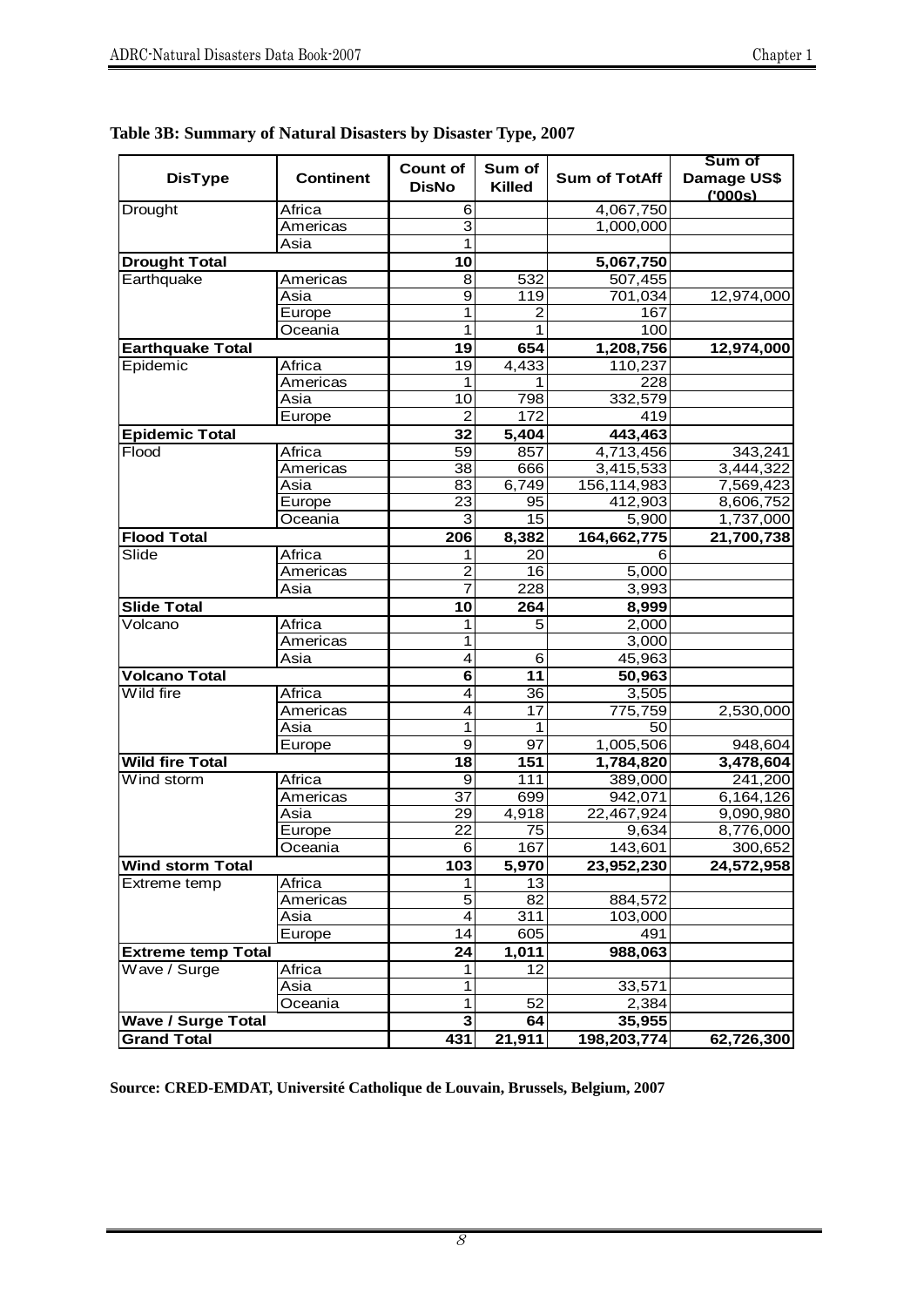# **1.2 Regional Vulnerability: Disaster-Prone Asia**

The years 2004 and 2005 were particularly disastrous years for Asia due to the Indian Ocean Tsunami, South Asian Earthquake as well as other earthquakes, wind storms, and floods. The year 2006 was likewise disastrous as a result of the earthquake plus tsunami in Indonesia, flood in China and India and Cyclone and landslide in Philippines, which accounted for almost 59% of the disaster-related human losses in the world. Similarly the year 2007 was also heavily disastrous in Asia. Floods in China, Bangladesh and India; windstorms in Bangladesh heavily contributed to the human loss and sufferings in Asia while an earthquake in Japan, floods in China and Bangladesh also contributed to the heavy monetary losses. The statistics make the region's vulnerability to natural disasters quite evident. The majority of human losses and suffering and noticeably considerable share of economic losses, were reported in this region in 2007, as had been the case in previous years. Specifically, nearly 91% (up 2% from 2006) of the total affected people and 60% (up 1% from 2006) of the human losses were reported in Asia. Further 47% of the reported economic damage also came from Asia followed by Europe, Americas, Oceania, and Africa . These losses were due to the natural disasters that hit China, India, Bangladesh, and Korea (windstorms and flood) in addition to Japan's Niigata earthquake caused the biggest economic damage in the year. These disasters once again highlighted for the world the region's vulnerability to such a disaster.

Outside of Asia, disaster damages were also reported from the Germany, UK, USA, and Australia. This year also, Africa was subjected to epidemics, floods, and droughts which affected millions of people in the region. Like last year, Europe again experienced extreme temperatures, floods, and wind storms which caused considerable human and economic losses.

 The following figures from 4A to 7B show the regional trends for 2007 as well as for the period 1975-2007. Figures 8A to 11C show trends by disaster type for 2007 and for the 1975-2007 period, for the world and the Asian region. We have included figures not only for the year 2007, but also for the 33-year period from 1975 to 2007. This will provide a better understanding of the situation and a useful basis for comparison.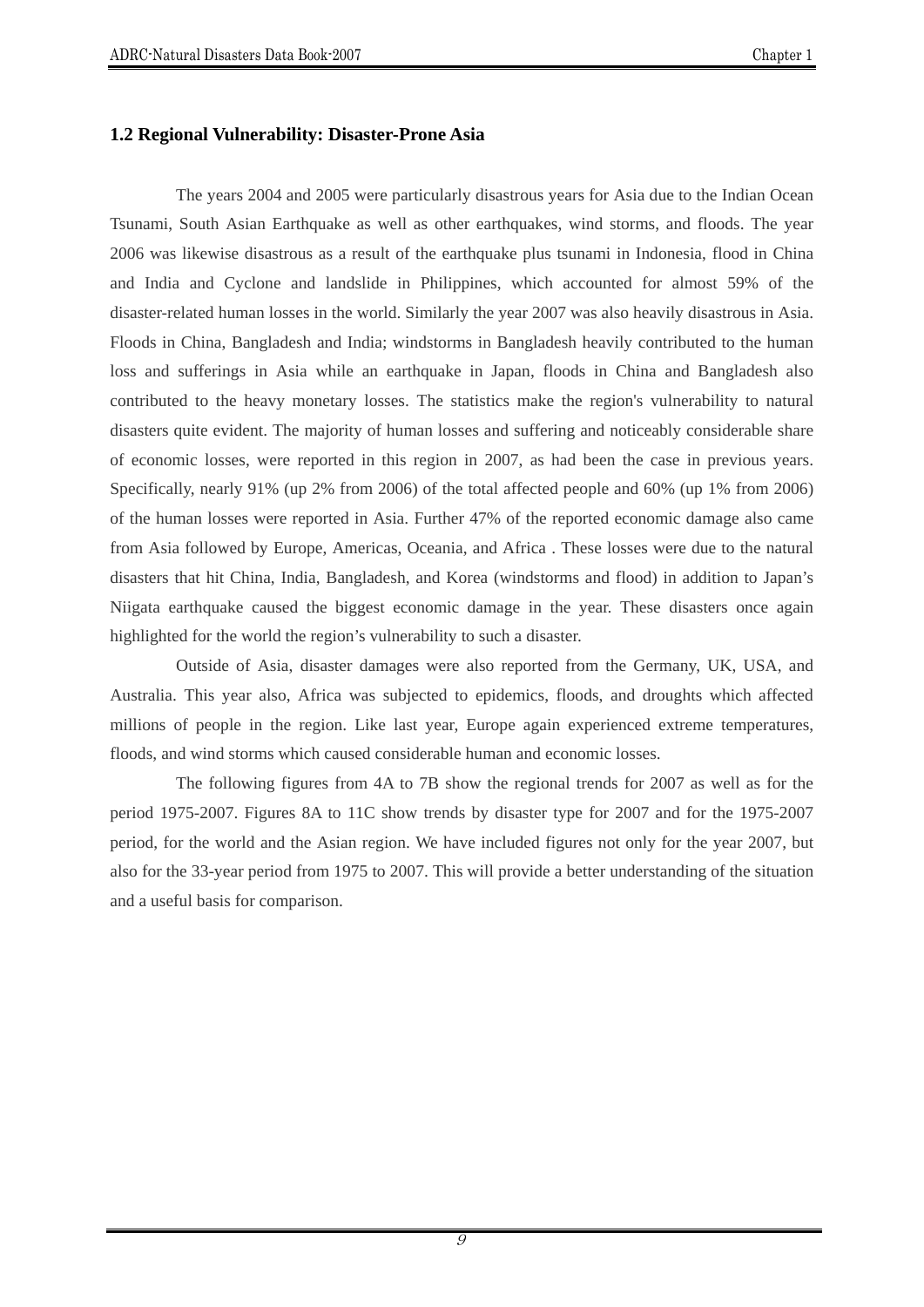





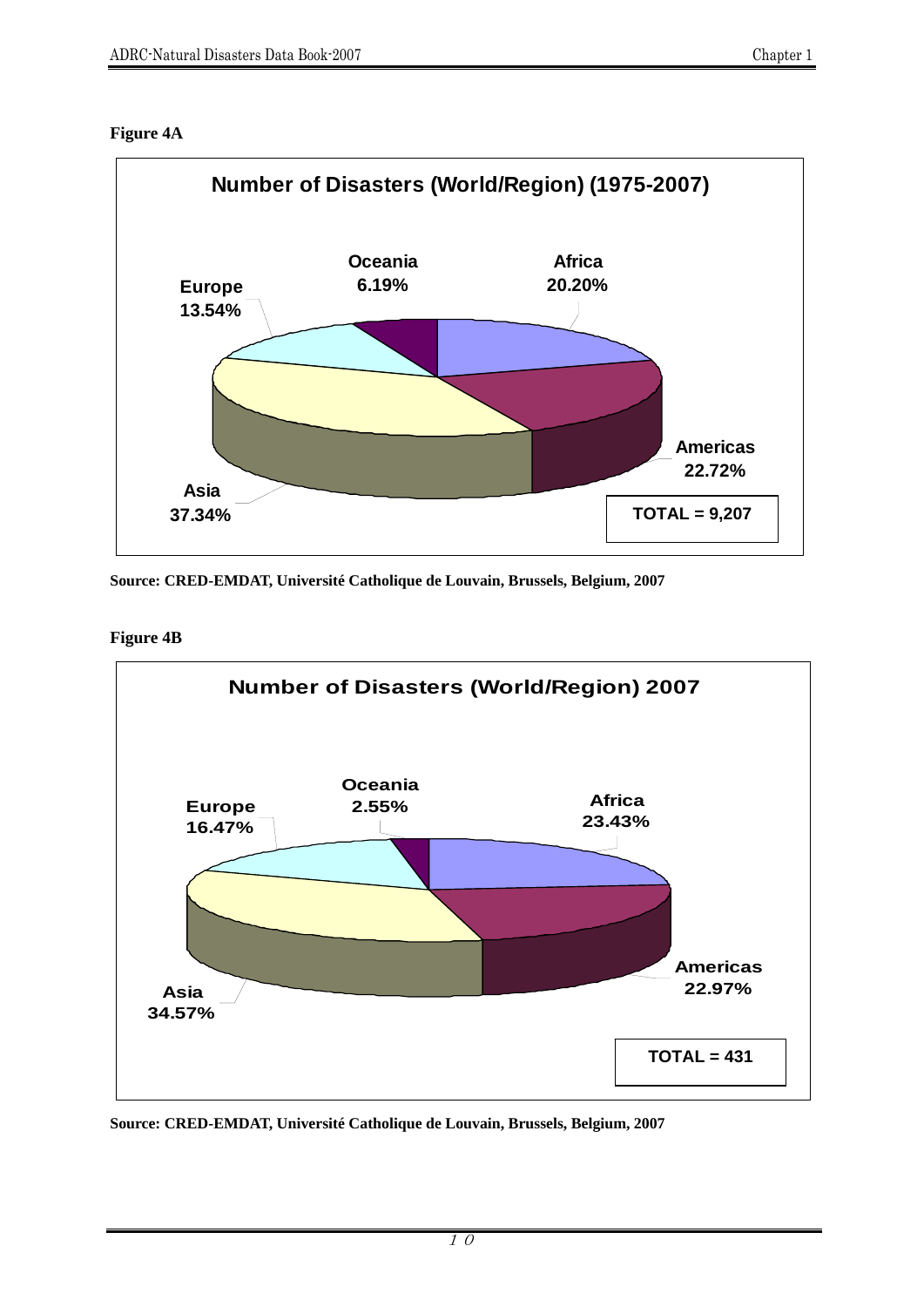



**Figure 5B** 

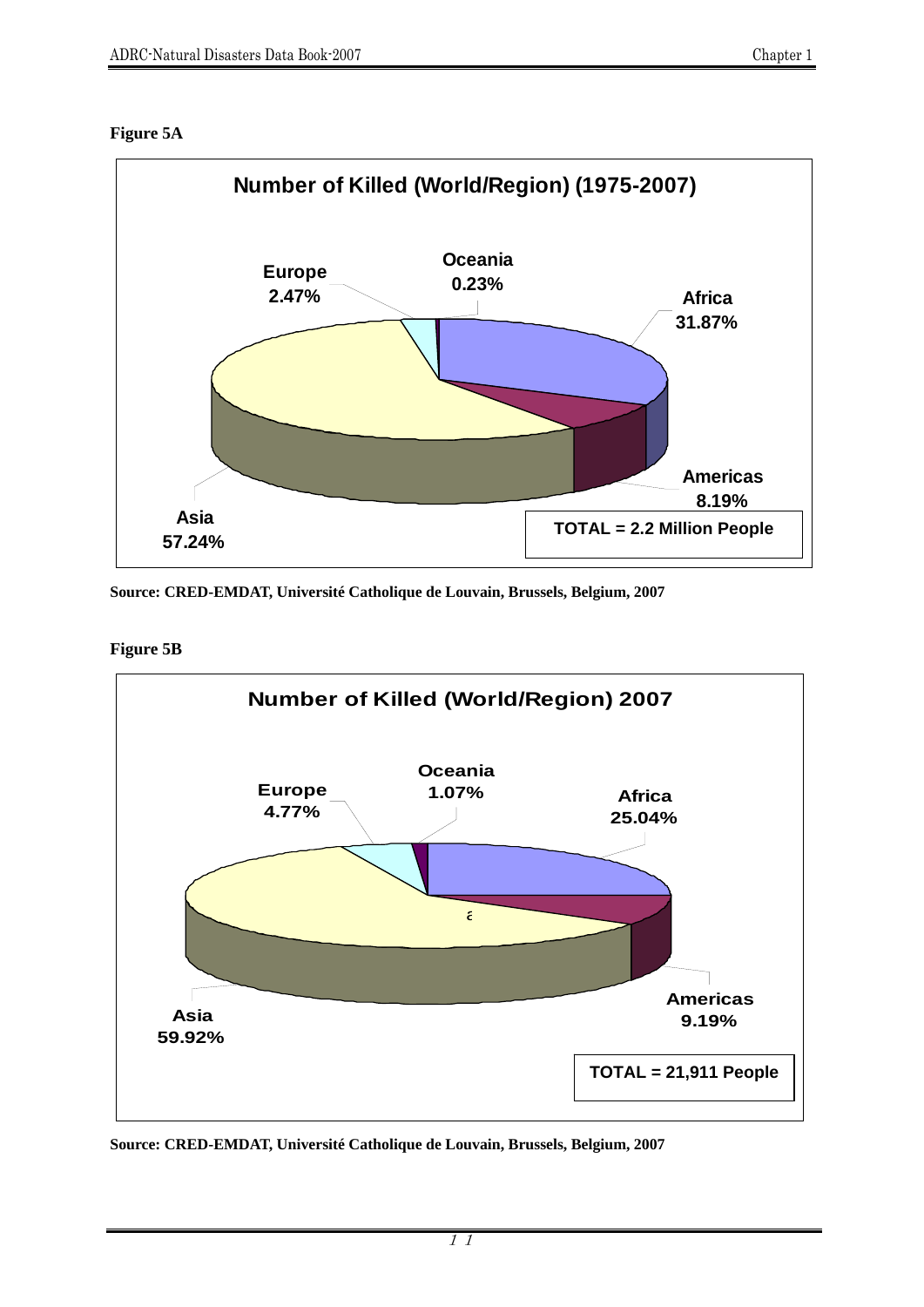



**Figure 6B** 

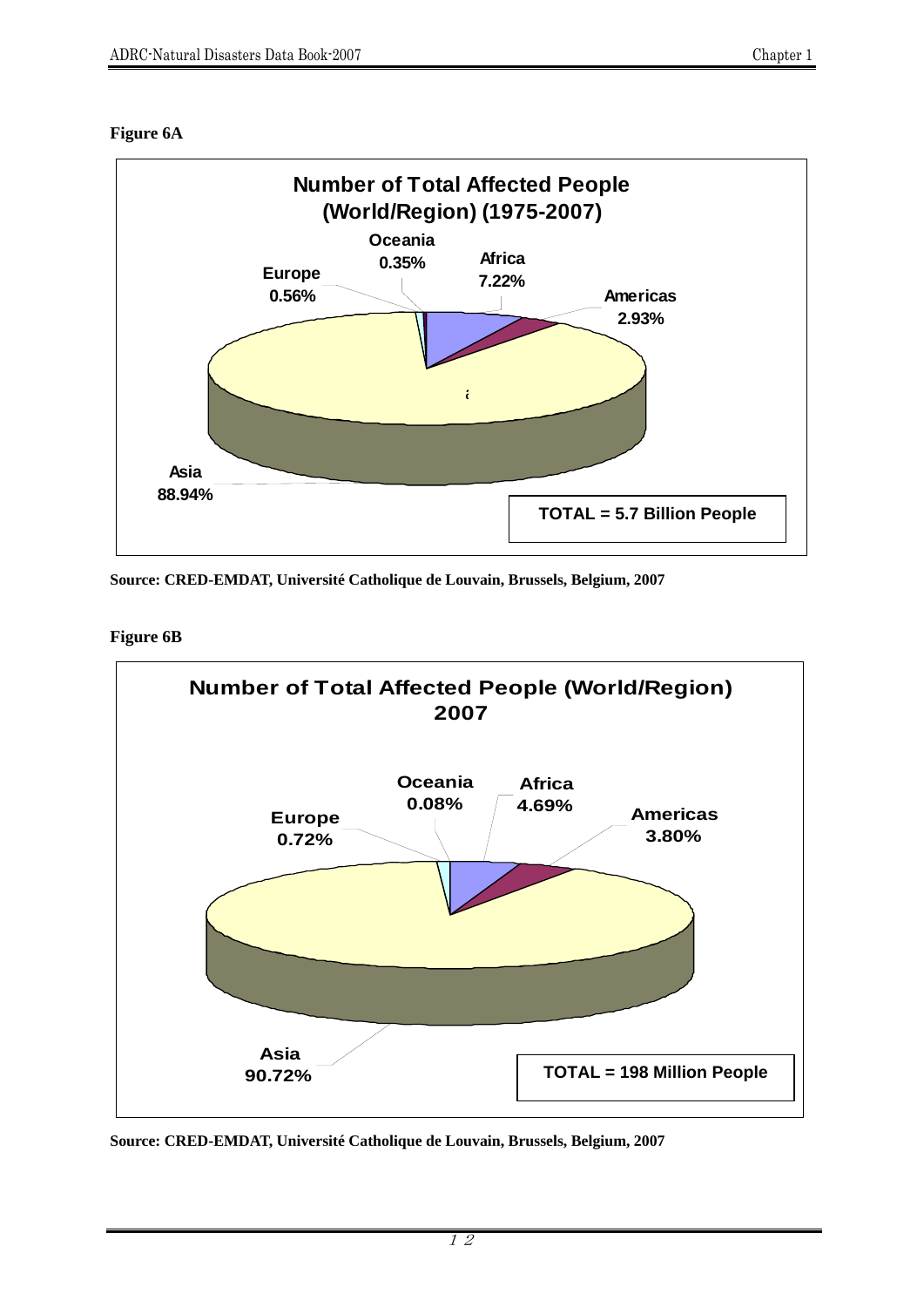# **Figure 7A**



**Source: CRED-EMDAT, Université Catholique de Louvain, Brussels, Belgium, 2007** 

**Figure 7B** 

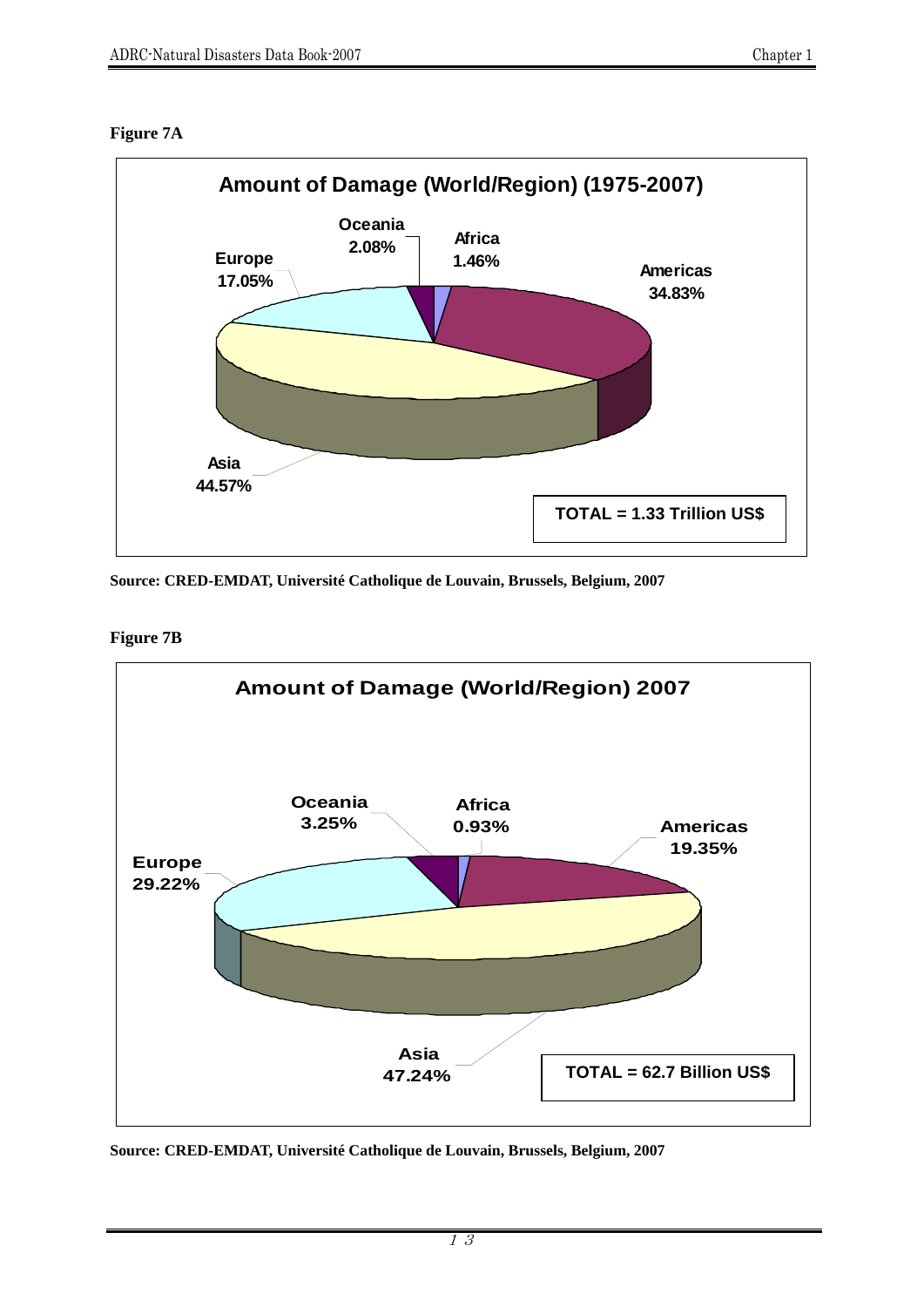



**Source: CRED-EMDAT, Université Catholique de Louvain, Brussels, Belgium, 2007** 

**Figure 8B** 



**Source: CRED-EMDAT, Université Catholique de Louvain, Brussels, Belgium, 2007**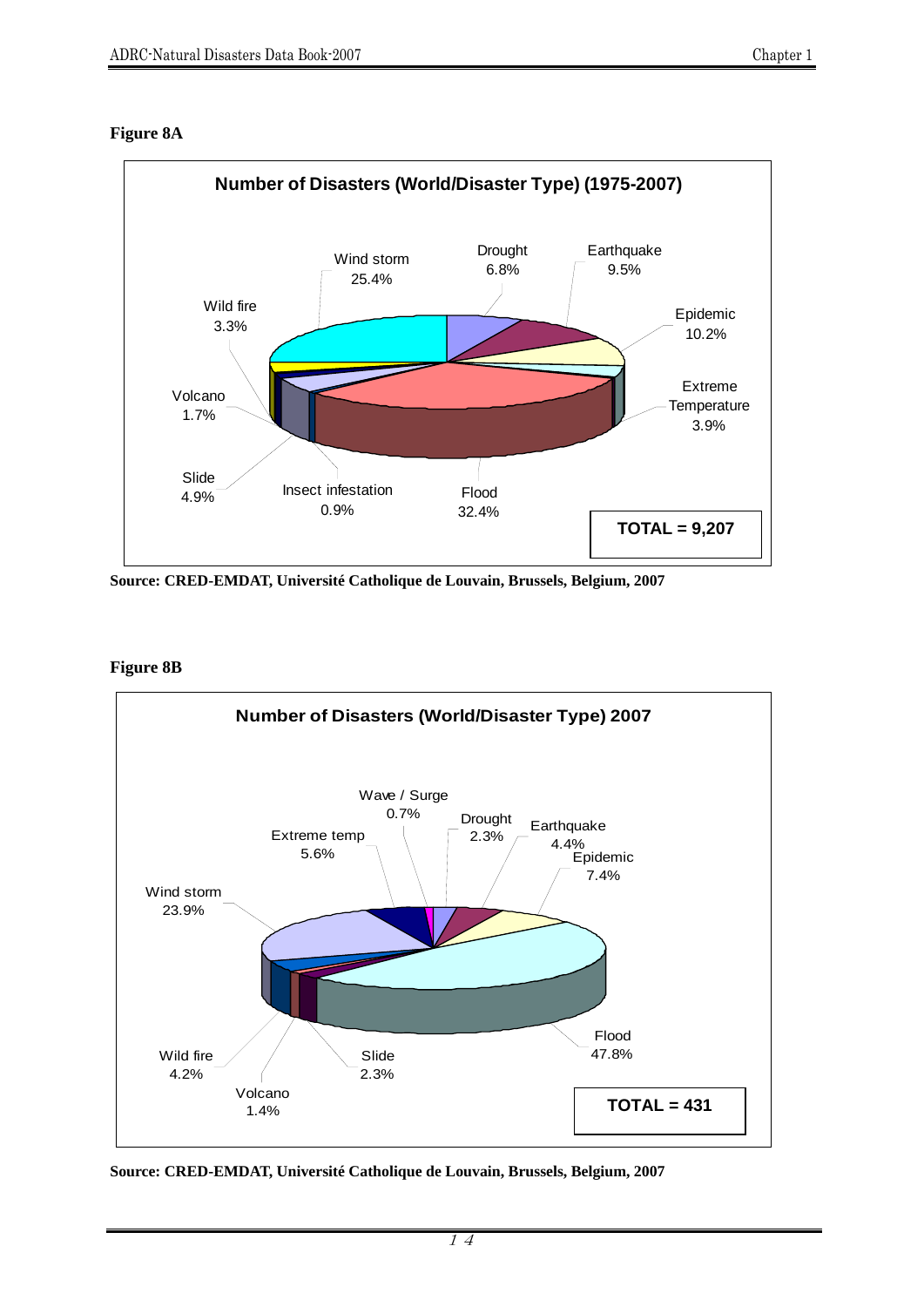#### **Figure 8C**



**Source: CRED-EMDAT, Université Catholique de Louvain, Brussels, Belgium, 2007** 

## **Figure 9A**



**Source: CRED-EMDAT, Université Catholique de Louvain, Brussels, Belgium, 2007**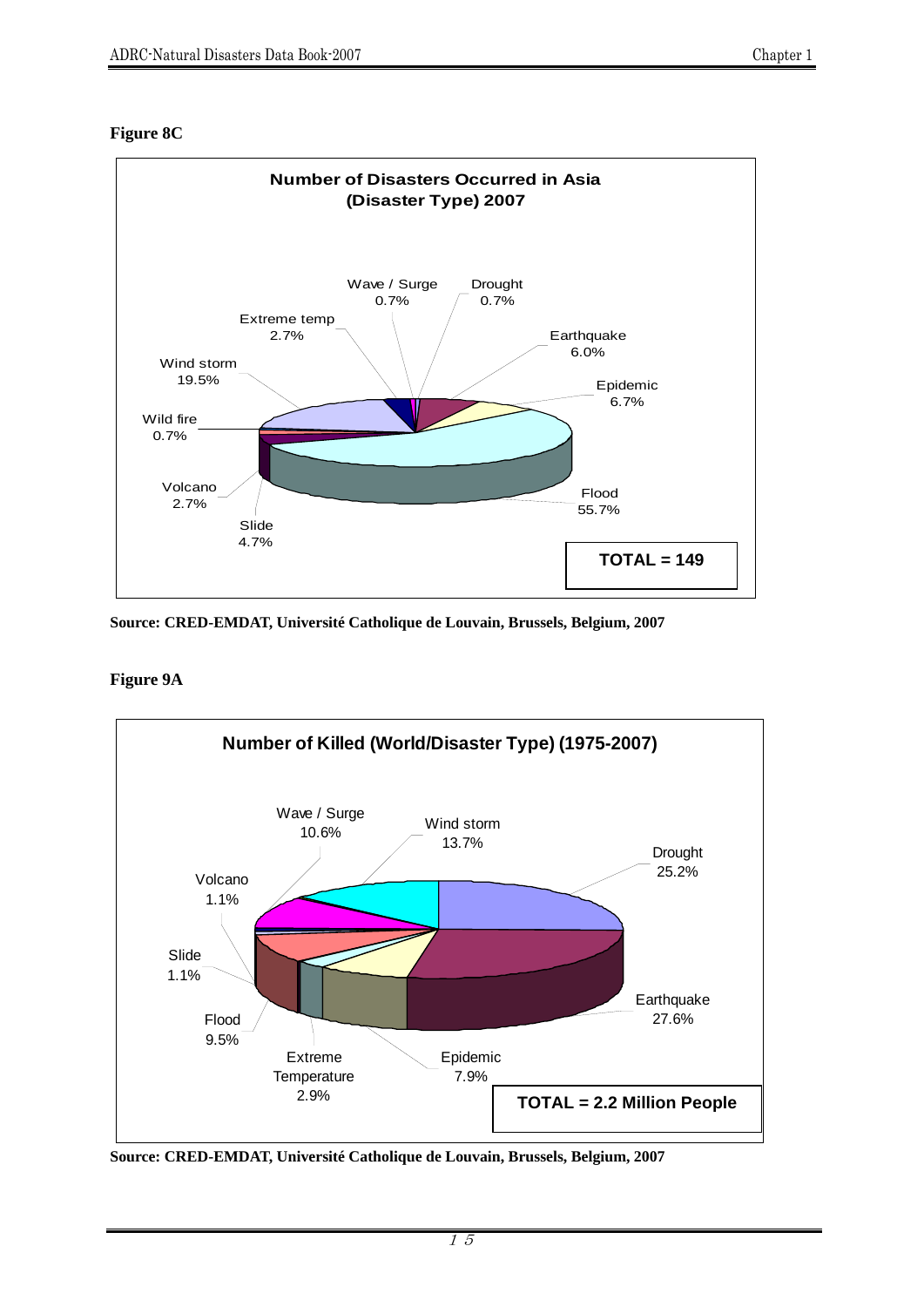#### **Figure 9B**



**Source: CRED-EMDAT, Université Catholique de Louvain, Brussels, Belgium, 2007** 



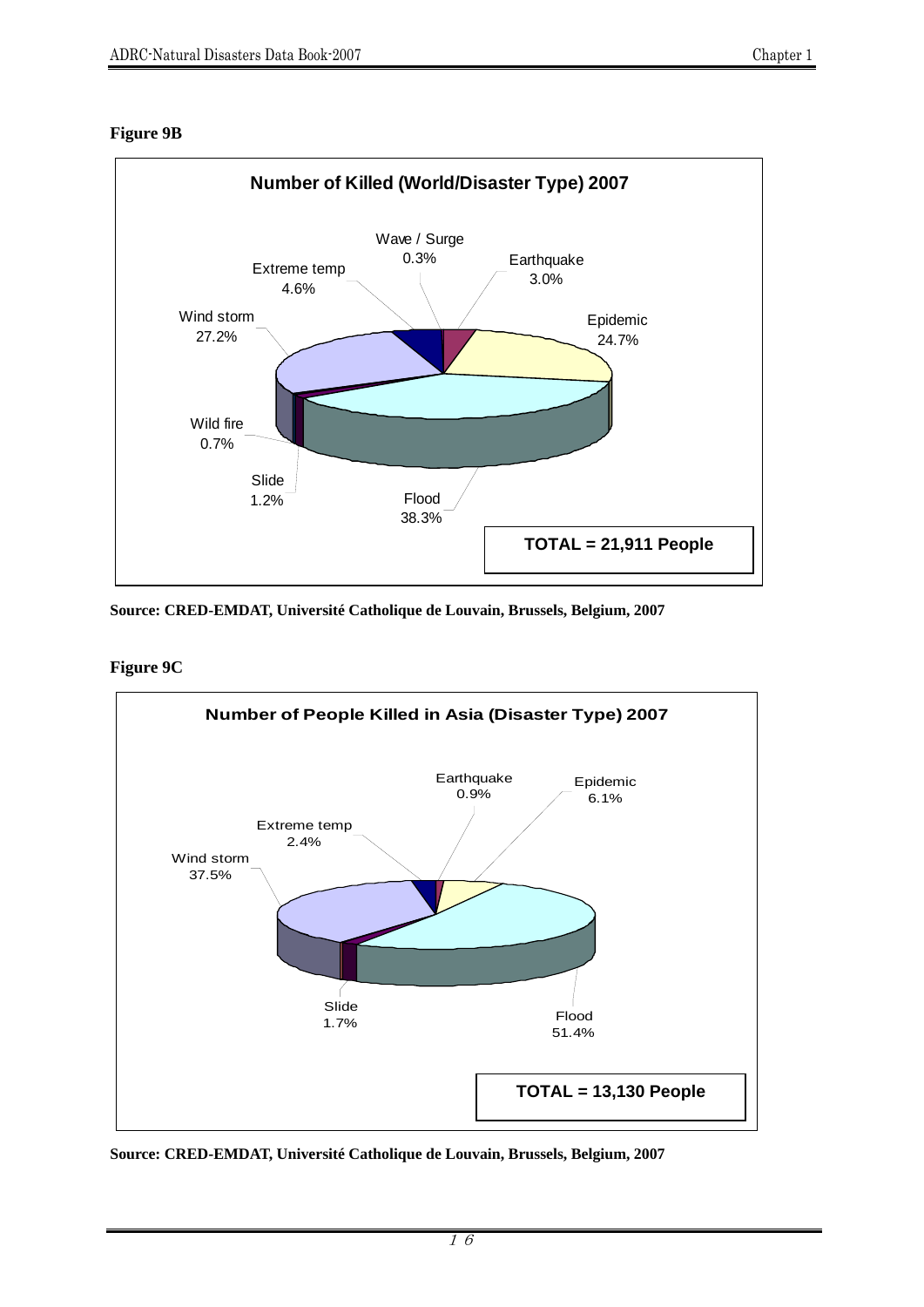## **Figure 10A**



**Source: CRED-EMDAT, Université Catholique de Louvain, Brussels, Belgium, 2007** 

## **Figure 10B**

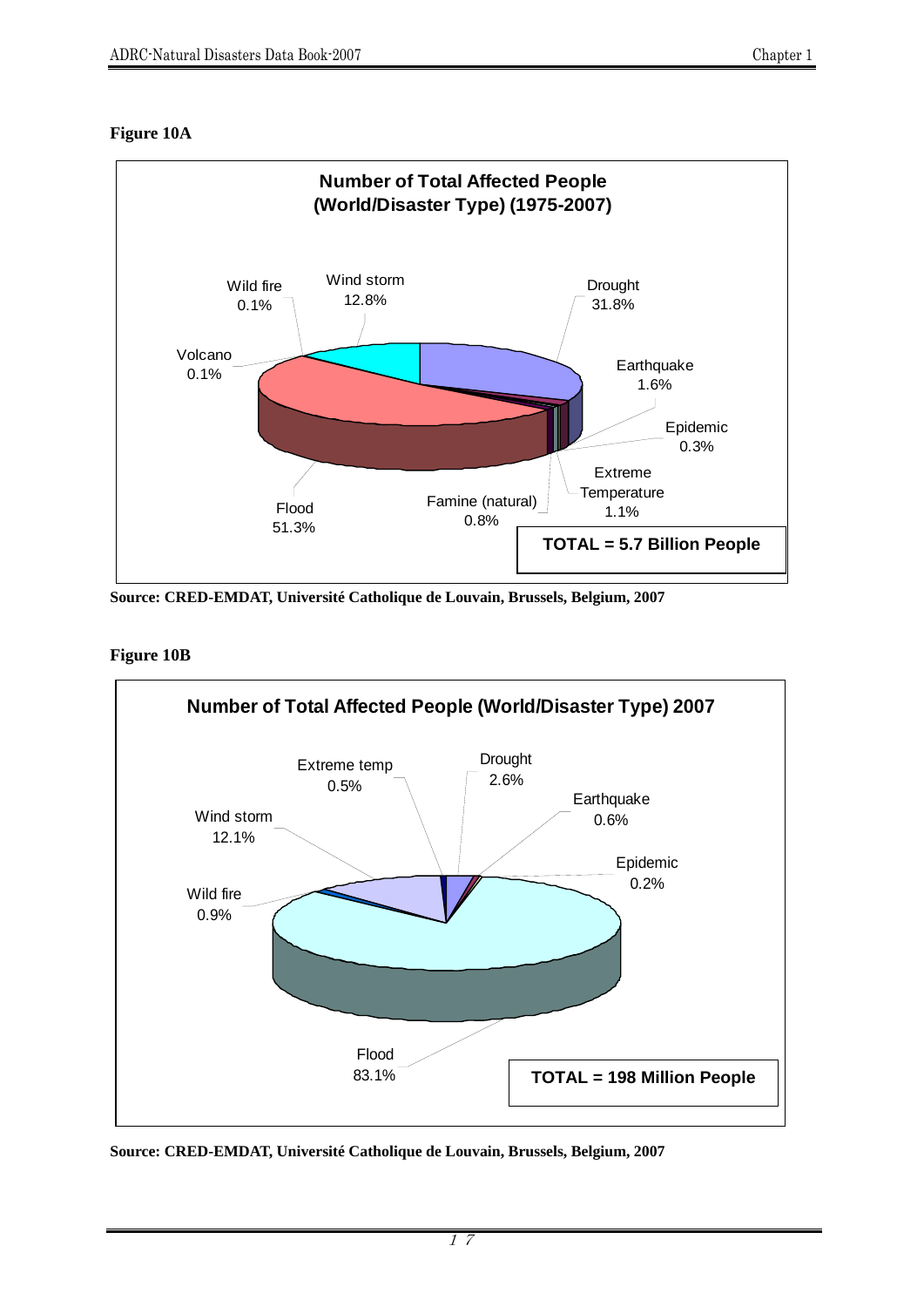#### **Figure 10C**



**Source: CRED-EMDAT, Université Catholique de Louvain, Brussels, Belgium, 2007** 

#### **Figure 11A**



**Source: CRED-EMDAT, Université Catholique de Louvain, Brussels, Belgium, 2007**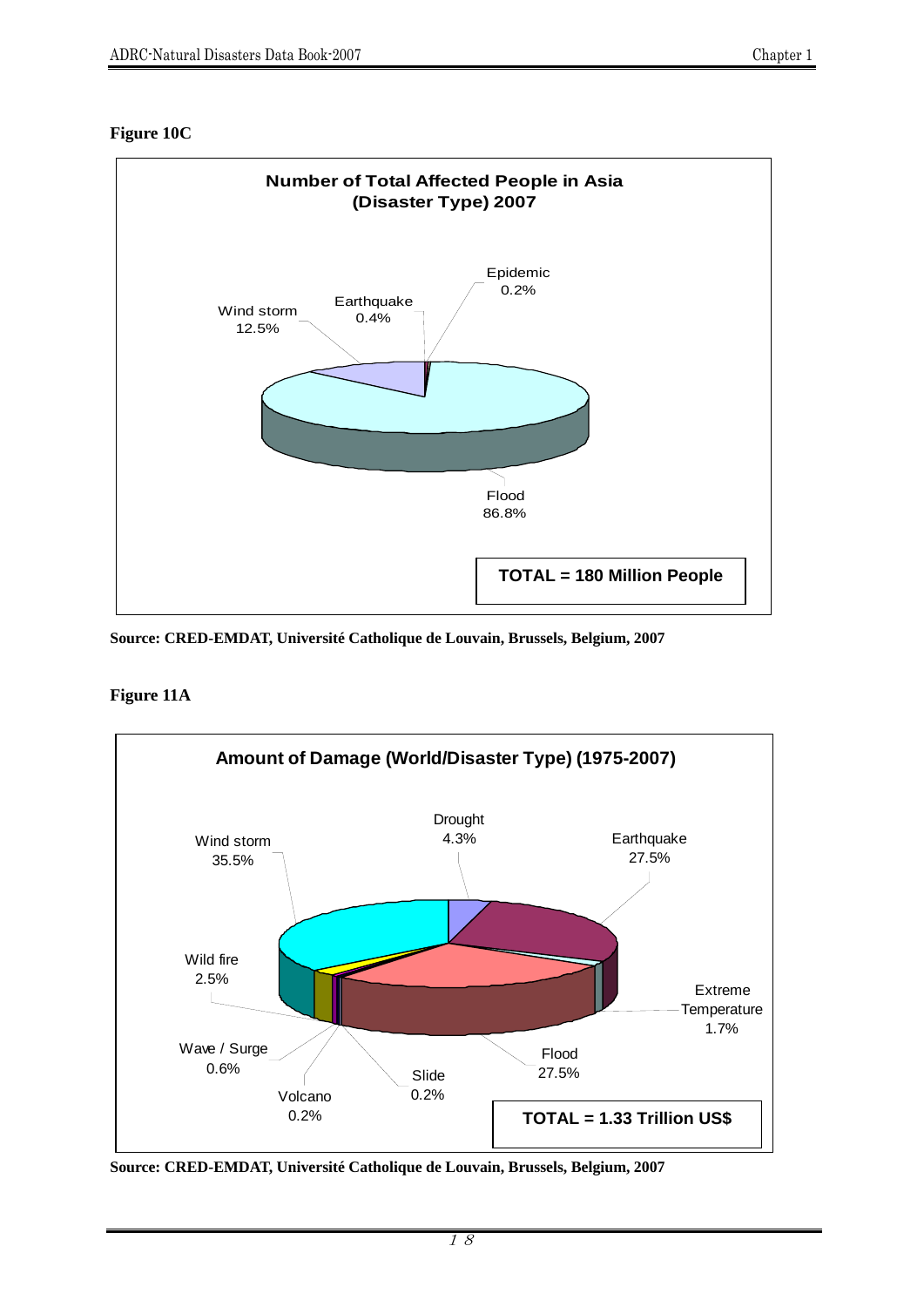# **Figure 11B**



**Source: CRED-EMDAT, Université Catholique de Louvain, Brussels, Belgium, 2007** 

**Figure 11C** 



**Source: CRED-EMDAT, Université Catholique de Louvain, Brussels, Belgium, 2007**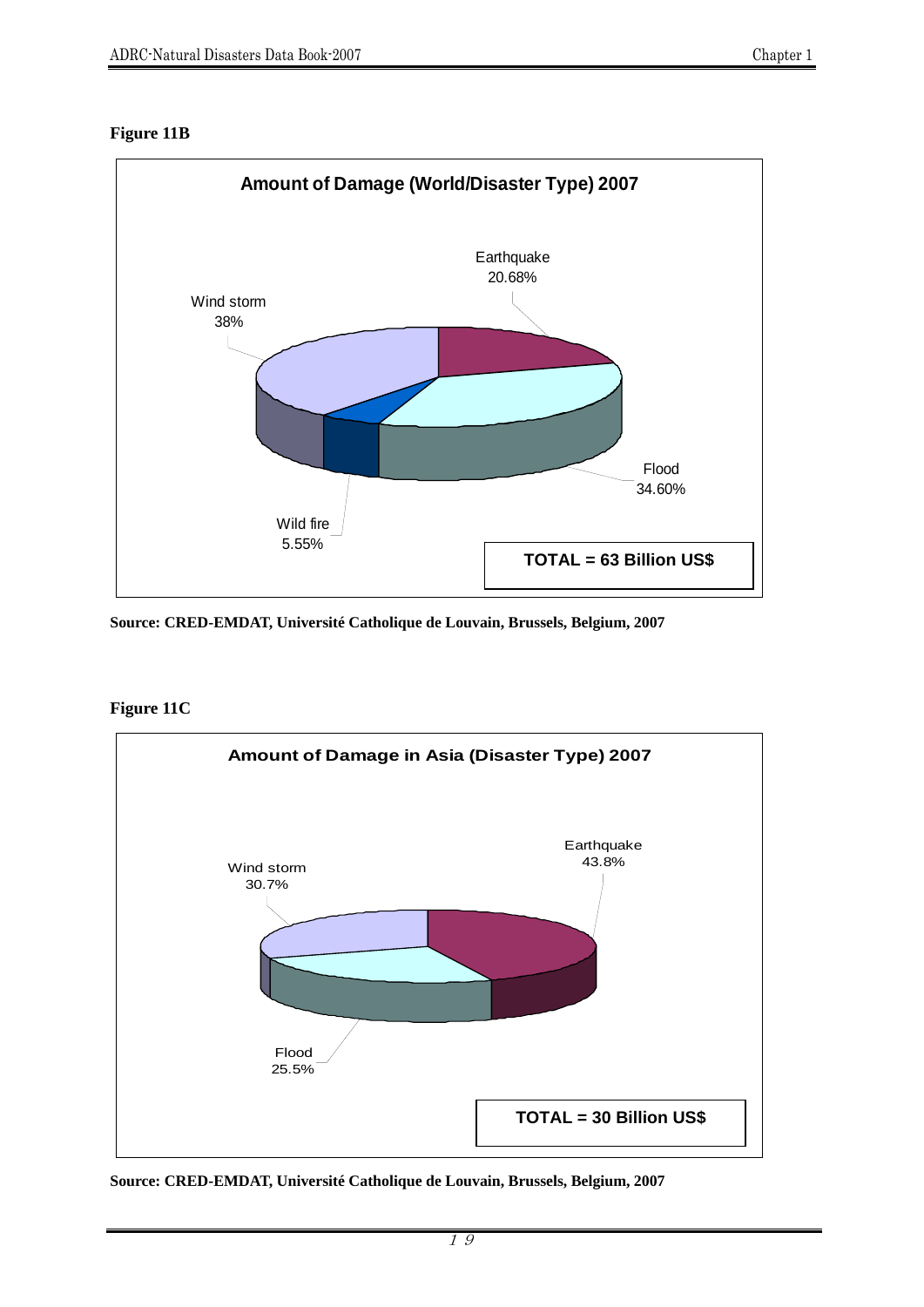Based on data related to disaster types and their impact on societies and economies in 2007, we can conclude that the Asian region has been deeply affected by both geo-physical disasters like earthquakes, as well as hydro-meteorological disasters like floods and wind storms. Similar to previous years, in 2007 also, Asia mainly experienced earthquake, windstorms, and floods, and these were really harmful to the development in the region. A comparative analysis can be made from past analytical studies of disasters and the ADRC's "20th Century Asian Natural Disasters Data Book." Socio-economic and cultural dimensions specific to the Asian region provide some explanation of the large number of affected people in spite of a relatively small amount of real economic damage as compared to previous years. But the 2004 Indian Ocean Tsunami, the 2005 South Asian Earthquake, 2006 disasters in China, Indonesia and Philippines, and 2007 floods and windstorms in China, India, Bangladesh, and Japan earthquake changed this perception and prompted the Asian region to adopt appropriate countermeasures. The great amount of human suffering and related financial losses in this region substantially hinders development activities. The above figures clearly illustrate this trend by disaster type for Asia and the rest of the world. The following chapters will also help us better understand regional differences in the characteristics of various types of disasters.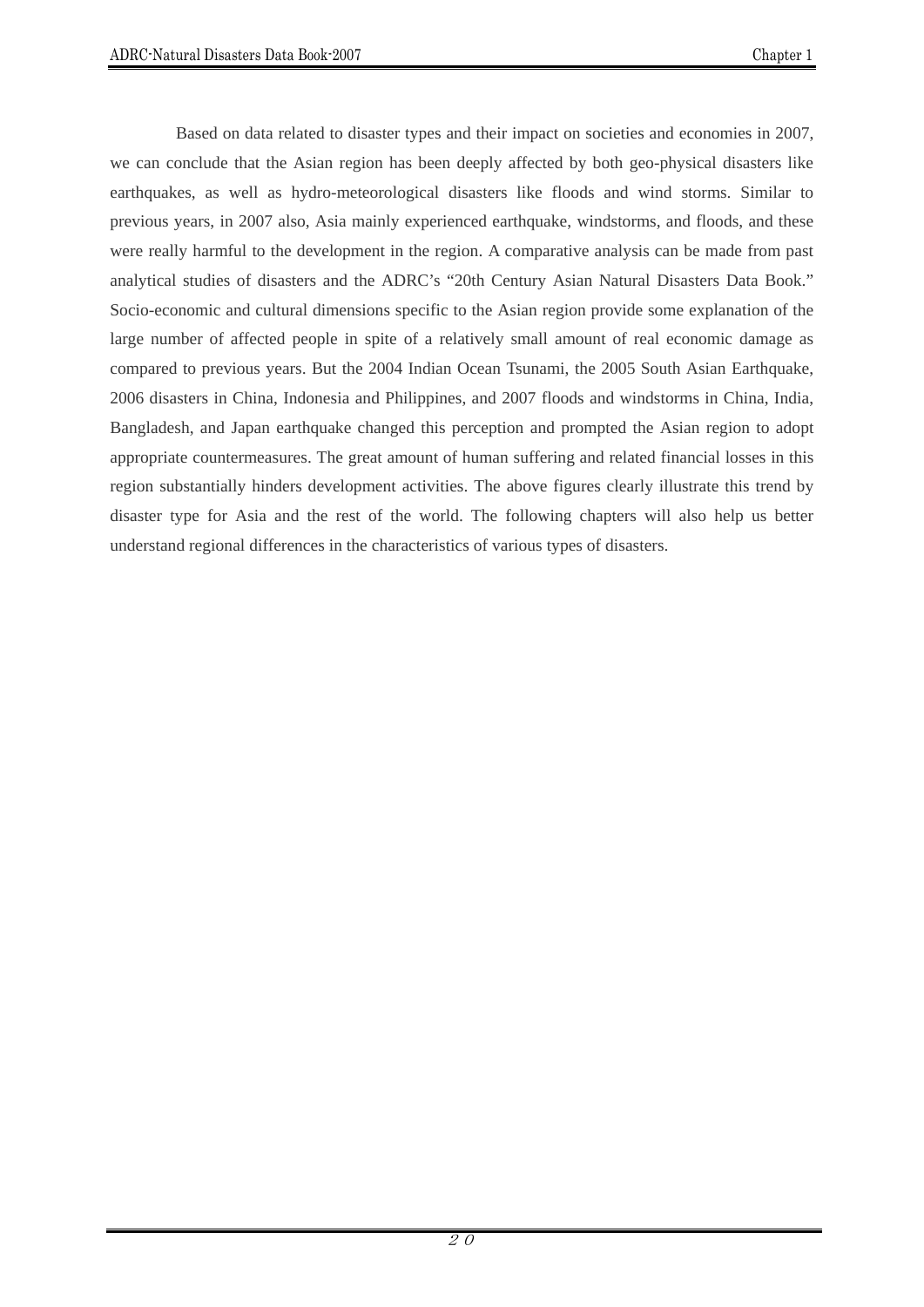$\overline{a}$ 

#### **1.3 Vulnerabilities of Countries with Small Economies and Populations**

It is obvious that countries with small economies and populations suffer more, even when only minor disasters occur. The following tables show the ranks of actual disasters in terms of the number of people killed, the number of people affected, and the amount of damage, as well as the change in the actual (real) rank when compared to the population and GNI (Gross National Income-Atlas method).<sup>3</sup>

 Tables 4 to 9 show that while the actual damage in terms of human and economic losses are small, the effects on the population and the country's economy can be large in comparison with the population and GNI of these countries. Accordingly, this comparison reveals that countries with smaller economies and populations can not bear heavy damage in terms of loss share to population and GNI. For example, Table 4 ranks disaster events according to the number of people killed. Table 5 ranks those events according to the ratio of people killed to the total population. In Table 5, we can see African countries with smaller populations account for a larger share of human losses. While the Dominica ranked at 285, Comoros at 100, Togo at 78, Solomon Islands at 70, Greece at 56, Guinea at 43, and Haiti at 42 in Table 4 (the actual number of people killed), they all were ranked within the top 25 in Table 5 based on the share of their human loss to their total population. Also, Tables 8 and 9 indicate the economic vulnerability of the small economies to natural disasters. Even the smallest real economic damage is impacting heavily on the economy in the small economies as we see in the Table 9 where we compared the damage to the GNI of that country. Thus observations made from Tables 6, 7, 8, and 9 in terms of affected people and economic damage underscore the vulnerability of small states.

<sup>3</sup> Here we used the values from World Bank, 2007 GNI data and definition on atlas method GNI calculation.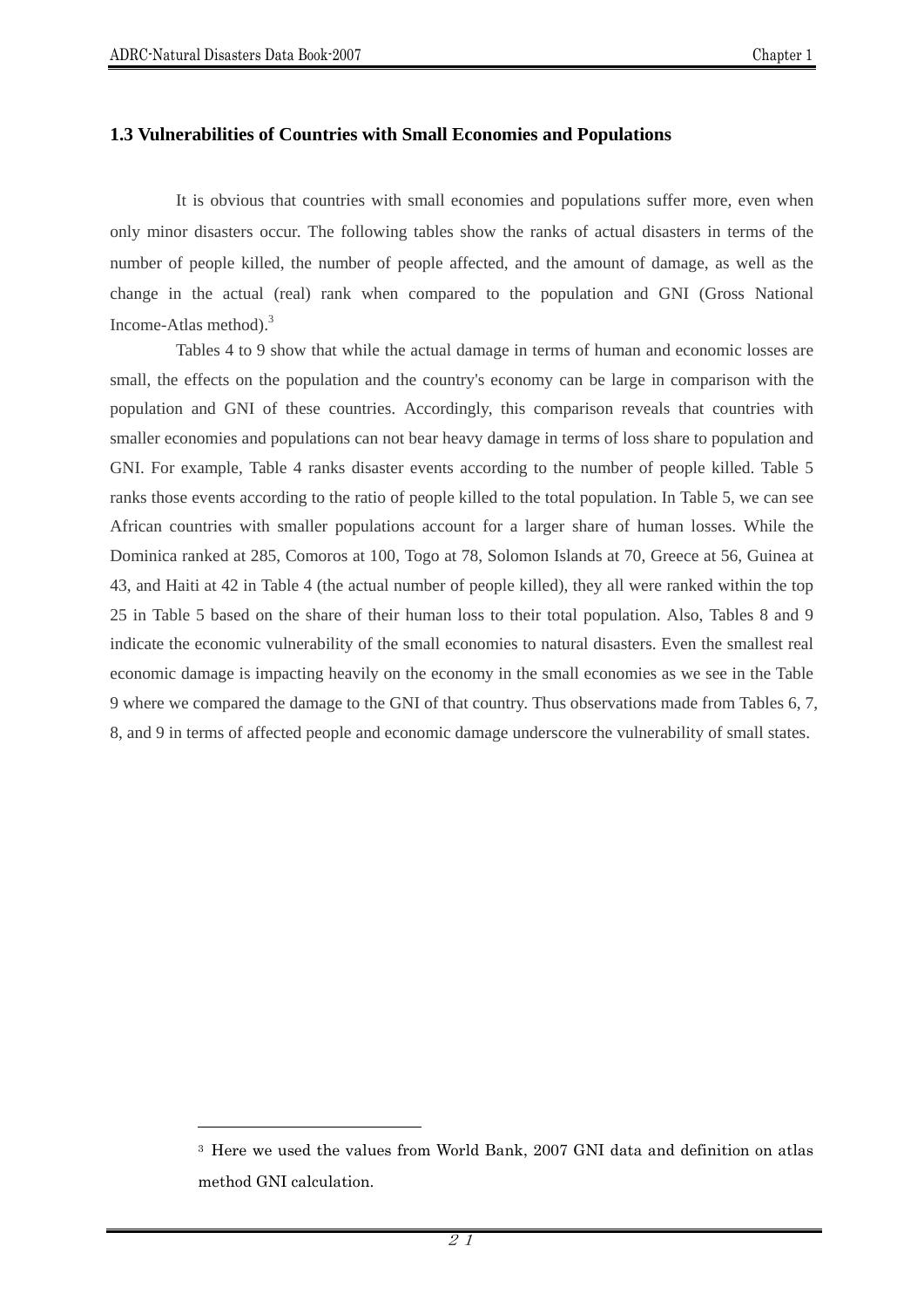| Rank         | Country                | Region          | DisType      | Dis Subset         | DisName          | Month               | Day            | Killed | Injured | Homeless | Affected  | TotAff    | Damage<br>US\$ ('000s) | Location                                                                                                                                                                                                         |
|--------------|------------------------|-----------------|--------------|--------------------|------------------|---------------------|----------------|--------|---------|----------|-----------|-----------|------------------------|------------------------------------------------------------------------------------------------------------------------------------------------------------------------------------------------------------------|
| $\mathbf{1}$ | Bangladesh             | South Asia      | Wind storm   | Cyclone            | Sidr             | 11                  | 15             | 4234   | 55282   |          | 8923259   | 8978541   | 2300000                | Khulna-Barisal coast, Bagerhat,<br>Patuakhali, Barguna, Pirojpur, Barisal,<br>Jhalkhati, Bhola, Mandaripur, Gopalgonj,                                                                                           |
| $\sqrt{2}$   | Burkina Faso           | West Africa     | Epidemic     | Meningitis         | hingococcal dise | $\overline{1}$      | $\mathbf{1}$   | 1490   |         |          | 20765     | 20765     |                        | Ouargaye, Banfora, Bati?, Boulsa, Dano,<br>Hound?, Sapouy, Nanoro, Titao,<br>Kombissiri, Fada, Bousse, Leo, Yako,<br>Sapone, Pama, Ouaga, Tengodogo                                                              |
| 3            | Somalia                | East Africa     | Epidemic     | Diarrhoeal/Enterio | Cholera          | 7                   |                | 1133   |         |          | 35687     | 35687     |                        |                                                                                                                                                                                                                  |
| 4            | Bangladesh             | South Asia      | Flood        |                    |                  | 7                   | $21\,$         | 1110   |         |          | 13771380  | 13771380  | 100000                 | Bandarban Hill, Feni, Comilla. Sirajganj,<br>Aricha, Goalundo, Bhagyakul, Rangpur<br>region                                                                                                                      |
| 5            | India                  | South Asia      | Flood        | ٠.                 |                  | 7                   | 3              | 1103   |         |          | 18700000  | 18700000  |                        | Bihar, Uttar Pradesh, Assam, Orissa, West<br>Bengal                                                                                                                                                              |
| 6            | Korea Dem P<br>Rep     | East Asia       | Flood        | ÷.                 |                  | $\,$ 8              | $\overline{7}$ | 610    | 518     | 170000   | 1000000   | 1170518   |                        | Kangwon, North Hwanghae, South<br>Hamgyong                                                                                                                                                                       |
| $\sqrt{7}$   | China, P Rep           | East Asia       | Flood        |                    |                  | 6                   | 15             | 535    |         |          | 105000000 | 105000000 | 4425655                | Sichuan, Anhui, Hubei provinces                                                                                                                                                                                  |
| 8            | Peru                   | South America   | Earthquake   | Earthquake         |                  | 8                   | 15             | 519    | 1366    | 176070   | 302519    | 479955    |                        | Pisco, Ica, Chincha, Canete                                                                                                                                                                                      |
| 9            | Angola                 | Central Africa  | Epidemic     | Diarrhoeal/Enteric | Cholera          | $\mathbf{1}$        | $1\,$          | 515    |         |          | 17875     | 17875     |                        | Luanda, Cabinda, Benguela, Kwanza<br>Norte, Bengo, Huambo, Malanje, Zaire,<br>Huila, Kuanza Sul, Bi?, Uige, Luanda-                                                                                              |
| 10           | Hungary                | Rest of Europe  | Extreme temp | Heat wave          |                  | 7                   |                | 500    |         |          |           |           |                        |                                                                                                                                                                                                                  |
| 11           | Sudan                  | North Africa    | Epidemic     | Meningitis         | ningococcal dise | 1                   | $\mathbf{1}$   | 430    |         |          | 6516      | 6516      |                        | Aweil West, Juba, Mundri East, Rumbek,<br>Tonj South, Wulu, Yirol                                                                                                                                                |
| 12           | Indonesia              | South-east Asia | Epidemic     | Arbovirus          | Dengue           | 7                   | 0              | 365    |         |          |           |           |                        |                                                                                                                                                                                                                  |
| 13           | Pakistan               | South Asia      | Wind storm   | Cyclone            | Yemyin           | 6                   | $26\,$         | 242    |         |          | 1650000   | 1650000   |                        | Baluchistan, Sindh provinces                                                                                                                                                                                     |
| 14           | Pakistan               | South Asia      | Flood        |                    |                  | 6                   | $23\,$         | 230    |         |          |           |           |                        | Karachi, Gadab town                                                                                                                                                                                              |
| 15           | India                  | South Asia      | Flood        | ۰.                 |                  | 7                   | $\,1\,$        | 225    |         |          | 63000     | 63000     |                        | Saurashtra region (Gujarat), Rajasthan,<br>Madhya Pradesh                                                                                                                                                        |
| 16           | Nepal                  | South Asia      | Flood        | ÷.                 |                  | 7                   | $23\,$         | 214    | 48      |          | 640658    | 640706    | 80000                  | Mahottari district (Souther Nepal), Terai,<br>Jhapa, Sunsari, Nawalparasi, Sindhuli,<br>Dang, Dhanusha, Gulmi, Solukhumbu                                                                                        |
| 17           | Nigeria                | West Africa     | Epidemic     | Measles            |                  | 12                  |                | 200    |         |          |           |           |                        | Sokoto and Kaduna                                                                                                                                                                                                |
| 18           | Nicaragua              | Central America | Wind storm   | Humcane            | Felix            | 9                   | 4              | 188    |         |          | 188726    | 188726    |                        | Puerto Cabezas, Waspam, Siuna, Bonaza,<br>Rosita (Nothern Atlantic region)                                                                                                                                       |
| 19           | Cambodia               | South-east Asia | Epidemic     | Arbovirus          | Dengue           | 7                   |                | 182    |         |          | 17000     | 17000     |                        | Kandal, Kampong Cham, Siem Riep,<br>Takeo, Phnom Penh, Kampong Speu, Prey<br>Veng                                                                                                                                |
| $20\,$       | China, P Rep           | East Asia       | Flood        | ä,                 |                  | $\overline{\jmath}$ | 18             | 170    |         |          | 386000    | 386000    | 40000                  | Tengchong, Pu'er and Dehong, Yingjiang<br>(Yunnan Province)                                                                                                                                                      |
| $21\,$       | Zaire/Congo<br>Dem Rep | Rest of Europe  | Epidemic     | Arbovirus          | Haemmorrhgaic    | 6                   |                | 166    |         |          | 372       | 372       |                        | Mkewa, Luebo, Kampungu, Laluamba<br>(Western Kasai)                                                                                                                                                              |
| $22\,$       | Papua New<br>Guinea    | Oceania         | Wind storm   | Cyclone            | Guba             | 11                  | $12 \,$        | 164    |         |          | 143000    | 143000    |                        | Sakarina, Afore, Mamba, Kamusi, Girua<br>(Oro Province), Rabaraba district (Milne<br>Bay Province)                                                                                                               |
| 23           | Colombia               | South America   | Flood        | ٠.                 |                  | $\overline{3}$      | б              | 159    |         |          | 443000    | 443000    |                        | Monteria, Ceret?, Chima, San Pelayo,<br>Cotorra, Lorica, Momil, Buena Vista, La<br>Apartada, Canelete, Purisima, Ayapel, San<br>Bernardo del Viento, Puerto Libertador,<br>Valencia, Cienaga de Oro, Tierra Alta |
| 24           | Sudan                  | North Africa    | Flood        |                    |                  | 7                   | 3              | 150    | 335     | 200000   | 365000    | 565335    | 300000                 | White Nile, Khartoum, Nile River, Blue<br>Nile, Red Sea, North Kordofan, Southern<br>Kordofan, Sennar, Al-Jazirah, Port Sudan,                                                                                   |
| 25           | Zambia                 | East Africa     | Epidemic     | Diarrhoeal/Enteric | Cholera          | $\sqrt{2}$          |                | 143    |         |          | 414       | 414       |                        | Lusaka                                                                                                                                                                                                           |

| Table 4: Top 25 Natural Disasters by Number of People Killed, 2007 |  |  |
|--------------------------------------------------------------------|--|--|
|                                                                    |  |  |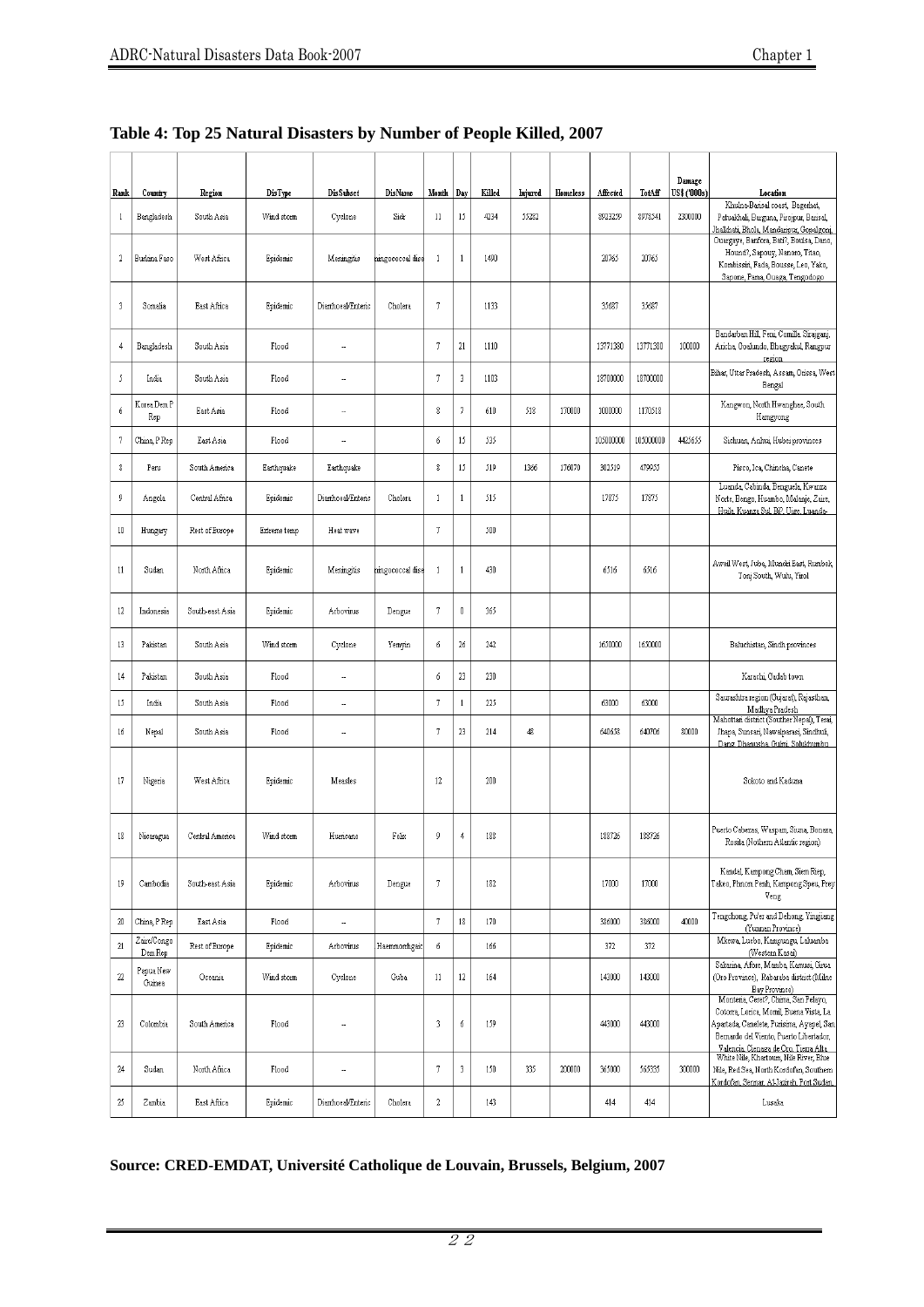ĭ

| Rank                           | Rank         |                         |                            |                                     |                          |                     |                        |              |         |          |                |                | Population<br>(World |                      | Damage       |                                                                                                                                                                                                                                                                                                                                                                   |
|--------------------------------|--------------|-------------------------|----------------------------|-------------------------------------|--------------------------|---------------------|------------------------|--------------|---------|----------|----------------|----------------|----------------------|----------------------|--------------|-------------------------------------------------------------------------------------------------------------------------------------------------------------------------------------------------------------------------------------------------------------------------------------------------------------------------------------------------------------------|
| (Killed/Popln)                 | (Killed)     | Country                 | Region                     | DisType                             | <b>DisSubset</b>         | Month               | Day                    | Killed       | Injured | Homeless | Affected       | TotAff         | Fact Book)           | Kill/Popln           | US\$ ('000s) | Location                                                                                                                                                                                                                                                                                                                                                          |
| $\mathbf{1}$<br>$\overline{2}$ | 3<br>2       | Somalia<br>Burkina Faso | East Africa<br>West Africa | Epidemic<br>Epidemic                | mhoeal/Ent<br>Meningitis | 7<br>$1\,$          | $\mathbf{1}$           | 1133<br>1490 |         |          | 35687<br>20765 | 35687<br>20765 | 8863338<br>13902972  | 0.000128<br>0.000107 |              | Ouargaye, Banfora, Bati?,<br>Boulsa, Dano, Hound?, Sapouy,<br>Nanoro, Titao, Kombissiri, Fada,<br>Bousse, Leo, Yako, Sapone,<br>Pama, Ouaga, Tengodogo                                                                                                                                                                                                            |
| 3                              | 70           | Solomon Is              | Oceania                    | Wave / Surge Tsunami                |                          | 4                   | $\sqrt{2}$             | 52           | 9       |          | 2375           | 2384           | 552438               | 0.000094             |              | Gizo, Simbo, Ranogga, Shortland<br>Isl., Munda, Noro, Vella la Vella,<br>Kolombangarra, Choiseul,<br>Posarae, Sasamunga areas                                                                                                                                                                                                                                     |
| 4                              | $10\,$       | Hungary                 | Rest of<br>Europe          | Extreme temp Heat wave              |                          | 7                   |                        | 500          |         |          |                |                | 9981334              | 0.000050             |              |                                                                                                                                                                                                                                                                                                                                                                   |
| 5                              | 9            | Angola                  | Central<br>Africa          | Epidemic                            | mhoeal/Ent               | $\mathbf{1}$        | $\mathbf{1}$           | 515          |         |          | 17875          | 17875          | 12127071             | 0.000042             |              | Luanda, Cabinda, Benguela,<br>Kwanza Norte, Bengo, Huambo,<br>Malanje, Zaire, Huila, Kuanza<br>Sul, Bi?, Uige, Luanda-Norte,<br>Namibe, Kuando Kubango<br>provinces                                                                                                                                                                                               |
| 6                              | 100          | Comoros                 | East Africa                | Epidemic                            | mhoeal/Ent               | 3                   |                        | 29           |         |          | 1490           | 1490           | 690948               | 0.000042             |              | Moroni, Fombouni, Foumbouni<br>Ouzioini, Mitsamiouli, Oichili,<br>Mbeni, Mitsoudje (Grande<br>Comore Is1), Fomboni, Wanani,<br>Nioumachioi (Moheli), Anjouan<br>Is1                                                                                                                                                                                               |
| $7\phantom{.0}$                | 18           | Nicaragua               | Central<br>America         | Wind storm                          | Hurricane                | 9                   | $\overline{4}$         | 188          |         |          | 188726         | 188726         | 5570129              | 0.000034             |              | Puerto Cabezas, Waspam, Siuna<br>Bonaza, Rosita (Nothern<br>Atlantic region)                                                                                                                                                                                                                                                                                      |
| 8                              | 285          | Dominica                | Caribbean                  | Wind storm   Hurricane              |                          | 8                   | $21\,$                 | 2            | 30      |          | 7500           | 7530           | 68910                | 0.000029             | 20000        |                                                                                                                                                                                                                                                                                                                                                                   |
| 9                              | $22\,$       | Papua New<br>Guinea     | Oceania                    | Wind storm                          | Cyclone                  | 11                  | 12                     | 164          |         |          | 143000         | 143000         | 5670544              | 0.000029             |              | Sakarina, Afore, Mamba,<br>Kamusi, Girua (Oro Province),<br>Rabaraba district (Milne Bay<br>Province)                                                                                                                                                                                                                                                             |
| 10                             | $1\,$        | Bangladesh              | South Asia                 | Wind storm                          | Cyclone                  | 11                  | 15                     | 4234         | 55282   |          | 8923259        | 8978541        | 147365352            | 0.000029             | 2300000      | Khulna-Barisal coast, Bagerhat,<br>Patuakhali, Barguna, Pirojpur,<br>Barisal, Jhalkhati, Bhola,<br>Mandaripur, Gopalgonj,<br>Shariatpur, Khulna, Satkhira                                                                                                                                                                                                         |
| 11                             | 6            | Korea Dem P<br>Rep      | East Asia                  | Flood                               |                          | 8                   | $\boldsymbol{7}$       | 610          | 518     | 170000   | 1000000        | 1170518        | 23113019             | 0.000026             |              | Kangwon, North Hwanghae,<br>South Hamgyong                                                                                                                                                                                                                                                                                                                        |
|                                |              |                         |                            |                                     |                          |                     |                        |              |         |          |                |                |                      |                      |              |                                                                                                                                                                                                                                                                                                                                                                   |
| $12\,$                         | 49           | Oman                    | West Asia                  | Wind storm                          | Cyclone                  | 6                   | 6                      | $76\,$       |         |          | 20000          | 20000          | 3102229              | 0.000024             | 3900000      | Muscat                                                                                                                                                                                                                                                                                                                                                            |
| 13                             | 8            | Peru                    | South                      | Earthquake                          | Earthquake               | 8                   | 15                     | 519          | 1366    | 176070   | 302519         | 479955         | 28302603             | 0.000018             |              | Pisco, Ica, Chincha, Canete                                                                                                                                                                                                                                                                                                                                       |
| 14                             | 33           | Tanzania Uni<br>Rep     | America<br>East Africa     | Epidemic                            | Arbovirus                | $1\,$               | 13                     | 109          |         |          | 264            | 264            | 7320815              | 0.000015             |              | Arusha, Tanga, Manyara,<br>Dodoma, Singida, Morogoro,<br>Dar Es Salaam, Iringa, Pwani<br>regions                                                                                                                                                                                                                                                                  |
| 15                             | 28           | Dominican Rep           | Caribbean                  | Wind storm ropical stor             |                          | $10\,$              | 28                     | 129          |         |          | 79728          | 79728          | 9183984              | 0.000014             | 77700        | Santo Domingo, Distrito<br>Nacional, San Cristobal, Peravia,<br>Azua, Barahona, Pedemales,<br>Independencia, Bahoruco, San<br>Juan de la Maguana, Santiago,<br>Puerto Plata, Espaiat, Salcedo,<br>Duarte, La Vega, Monte Plata,<br>Mosenor Nouel, Hato Mayor, El<br>Seibo, Dajabon, Montecristi,<br>Santiago Rodriguez, La<br>Altagracia, San Pedro de<br>Macoris |
| 16                             | 19           | Cambodia                | South-east<br>Asia         | Epidemic                            | Arbovirus                | 7                   |                        | 182          |         |          | 17000          | 17000          | 13881427             | 0.000013             |              | Kandal, Kampong Cham, Siem<br>Riep, Takeo, Phnom Penh,<br>Kampong Speu, Prey Veng                                                                                                                                                                                                                                                                                 |
| 17                             | 25           | Zambia                  | East Africa                |                                     | Epidemic mhoeal/Ent      | 2                   |                        | 143          |         |          | 414            | 414            | 11502010             | 0.000012             |              | Lusaka                                                                                                                                                                                                                                                                                                                                                            |
| 18<br>19                       | 42<br>$11\,$ | Haiti<br>Sudan          | Caribbean<br>North Africa  | Wind storm ropical stor<br>Epidemic | Meningitis               | $10\,$<br>$1\,$     | $28\,$<br>$\mathbf{1}$ | 90<br>430    | 133     |          | 108630<br>6516 | 108763<br>6516 | 8308504<br>41236378  | 0.000011<br>0.000010 |              | Port-au-Prince region<br>Aweil West, Juba, Mundri East,<br>Rumbek, Tonj South, Wulu,                                                                                                                                                                                                                                                                              |
|                                |              |                         |                            |                                     |                          |                     |                        |              |         |          |                |                |                      |                      |              | Yiro1                                                                                                                                                                                                                                                                                                                                                             |
| $20\,$                         | 43           | Guinea                  | West Africa                | Epidemic                            | mhoeal/Ent               | $\,$ $\,$           |                        | 90           |         |          | 2410           | 2410           | 9690222              | 0.000009             |              | Luanda city (Cacuaco                                                                                                                                                                                                                                                                                                                                              |
| 21                             | 34           | Angola                  | Central<br>Africa          | Flood                               |                          | $1\,$               | $17\,$                 | 105          |         |          | 40000          | 40000          | 12127071             | 0.000009             |              | municipality, Benguela<br>province), Bengo, Huambo,<br>Lunda Norte                                                                                                                                                                                                                                                                                                |
| $22\,$                         | 16           | Nepal                   | South Asia                 | Flood                               |                          | 7                   | 23                     | 214          | 48      |          | 640658         | 640706         | 28287147             | 0.000008             | 80000        | Mahottari district (Souther<br>Nepal), Terai, Jhapa, Sunsari,<br>Nawalparasi, Sindhuli, Dang,<br>Dhanusha, Gulmi, Solukhumbu<br>districts, Janakpur area                                                                                                                                                                                                          |
| 23                             | 4            | Bangladesh              | South Asia                 | Flood                               |                          | $\scriptstyle\rm 7$ | $21\,$                 | 1110         |         |          | 13771380       | 13771380       | 147365352            | 0.000008             | 100000       | Bandarban Hill, Feni, Comilla.<br>Sirajganj, Aricha, Goalundo,<br>Bhagyakul, Rangpur region                                                                                                                                                                                                                                                                       |
| 24                             | 78           | Togo                    | West Africa                | Flood                               |                          | 8                   |                        | 41           | 77      | 13374    | 127880         | 141331         | 5548702              | 0.000007             |              | Kpendjal, Oti, Tone, Tandjouare,<br>Sinkasse prefectures (Savanes<br>region) and Martime region                                                                                                                                                                                                                                                                   |

#### **Table 5: Top 25 Natural Disasters by the Ratio of People Killed to the Total Population, 2007**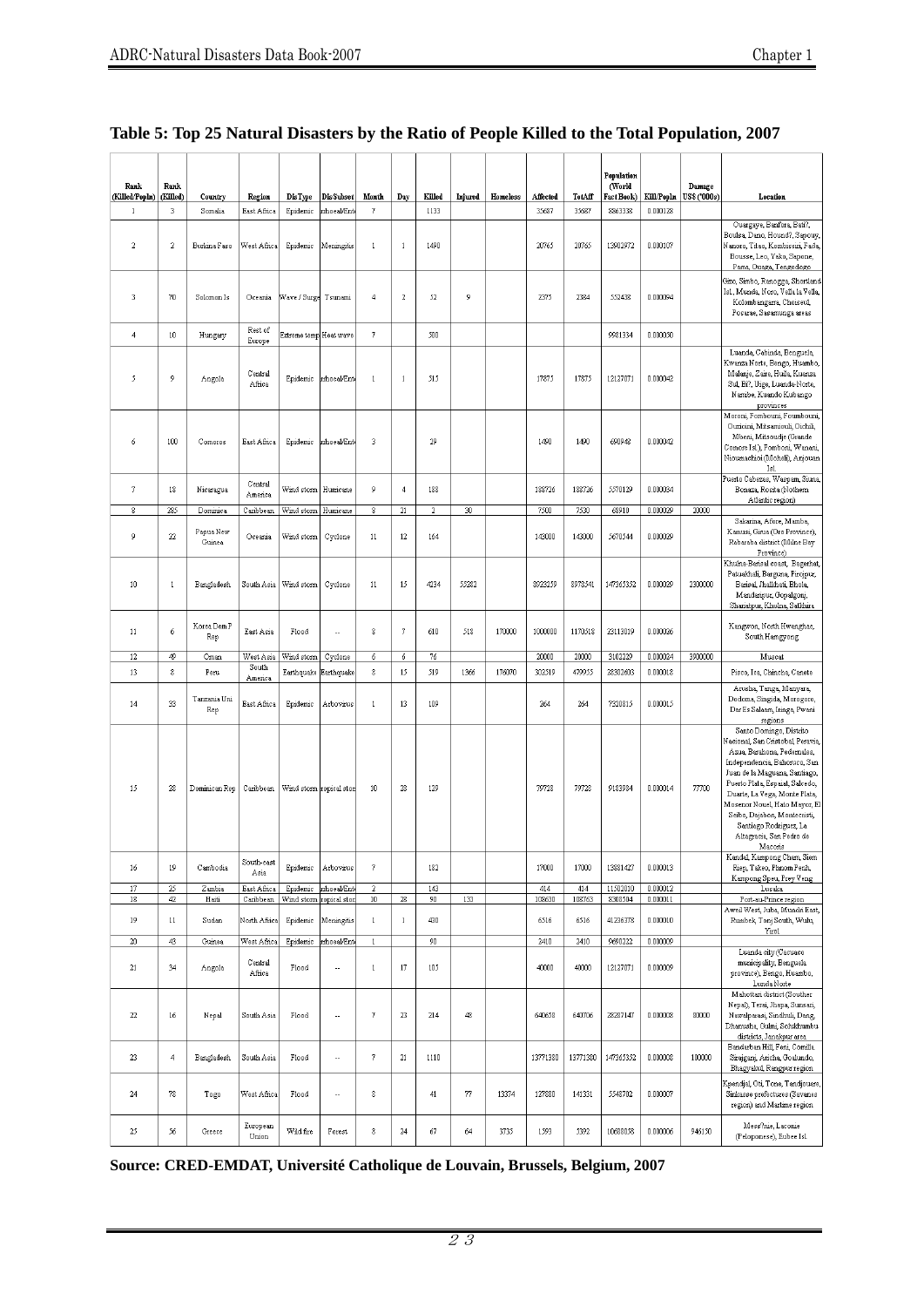|                  |                  |                 |                |                  |                          |              |              |              |       |                         |           |           | Damage       |                                                                                                                                                   |
|------------------|------------------|-----------------|----------------|------------------|--------------------------|--------------|--------------|--------------|-------|-------------------------|-----------|-----------|--------------|---------------------------------------------------------------------------------------------------------------------------------------------------|
| Rank             | Country          | Region          | <b>DisType</b> | <b>DisSubset</b> | DisName                  | Month        | Day          | Killed       |       | <b>Injured</b> Homeless | Affected  | TotAff    | US\$ ('000s) | Location                                                                                                                                          |
| 1                | China, P Rep     | East Asia       | Flood          | ц,               |                          | 6            | 15           | 535          |       |                         | 105000000 | 105000000 | 4425655      | Sichuan, Anhui, Hubei provinces                                                                                                                   |
| $\boldsymbol{2}$ | India            | South Asia      | Flood          | н.               |                          | 7            | 3            | 1103         |       |                         | 18700000  | 18700000  |              | Bihar, Uttar Pradesh, Assam, Orissa,<br>West Bengal                                                                                               |
| 3                | Bangladesh       | South Asia      | Flood          | ۰.               |                          | 7            | 21           | 1110         |       |                         | 13771380  | 13771380  | 100000       | Bandarban Hill, Feni, Comilla.<br>Sirajganj, Aricha, Goalundo,<br>Bhagyakul Rangpur region<br>Khulna-Bansal coast, Bagerhat,                      |
| 4                | Bangladesh       | South Asia      | Wind storm     | Cyclone          | Sidr                     | 11           | 15           | 4234         | 55282 |                         | 8923259   | 8978541   | 2300000      | Patuakhali, Barguna, Pirojpur,<br>Rarisal Ihalkhati Rhola                                                                                         |
| 5                | China, P Rep     | East Asia       | Wind storm     | Typhoon          | Sepat                    | 8            | 18           | 39           |       |                         | 8000000   | 8000000   | 890555       | Hunan, Jiangxi, Fujian, Zheijiang,<br>Guangdong provinces                                                                                         |
| 6                | India            | South Asia      | Flood          |                  |                          | 9            | 22           | 80           |       |                         | 7200000   | 7200000   | 275000       | Balasore, Kendrapara, Mayurbhanj,<br>Rajanagar, Patamundai, Bhadrak,<br>Barinada, Jagatsinghpur, Jajpur,                                          |
| 7                | China, P Rep     | East Asia       | Flood          |                  |                          | 8            | 9            | 26           |       |                         | 2430000   | 2430000   |              | Shandong province                                                                                                                                 |
| 8                | China, P Rep     | East Asia       | Flood          | Flash Flood      |                          | 5            | 24           | 43           |       |                         | 2300000   | 2300000   | 73500        | Sichuan province                                                                                                                                  |
| 9                | Zimbabwe         | East Africa     | Drought        | Drought          |                          | $\mathbf{1}$ | 0            | 0            |       |                         | 2100000   | 2100000   |              |                                                                                                                                                   |
| 10               | Pakistan         | South Asia      | Wind storm     | Cyclone          | Yemyin                   | 6            | 26           | 242          |       |                         | 1650000   | 1650000   |              | Baluchistan, Sindh provinces                                                                                                                      |
| 11               | Mexico           | Central America | Flood          | н,               |                          | 10           | 28           | 22           |       |                         | 1600000   | 1600000   | 3000000      | Chiapas, Tabasco                                                                                                                                  |
| $12 \,$          | Zambia           | East Africa     | Flood          | ä,               |                          | $\mathbf{1}$ | 10           | 4            |       |                         | 1400000   | 1400000   |              | North-Western, Copperbelt,                                                                                                                        |
| 13               | Korea Dem P      | East Asia       | Flood          | ÷.               |                          | 8            | $\sqrt{7}$   | 610          | 518   | 170000                  | 1000000   | 1170518   |              | Western Central provinces<br>Kangwon, North Hwanghae, South                                                                                       |
|                  | Rep              |                 |                |                  |                          |              |              |              |       |                         |           |           |              | Hamgyong                                                                                                                                          |
| 14               | China, P Rep     | East Asia       | Wind storm     | Storm            |                          | 4            | $\mathbf{1}$ | 13           |       |                         | 1000000   | 1000000   | 26000        | Chongqing, Xuanhan regions                                                                                                                        |
| 15               | Macedonia<br>FRY | European Union  | Wild fire      | Forest           |                          | 7            |              | $\mathbf{1}$ |       |                         | 1000000   | 1000000   |              | Bitola, Tetovo, Bucin, Sveta,<br>Krusevo, Suovol                                                                                                  |
| 16               | Brazil           | South America   | Drought        | Drought          |                          | 10           |              |              |       |                         | 1000000   | 1000000   |              | Ceara, Aiuba, Inhamuns, Piaui,<br>Maranhao, Tocantins, Minas Gerais                                                                               |
| 17               | Philippines      | South-east Asia | Wind storm     | Typhoon          | Chedeng<br>and<br>Dodong | 8            | $\,$ 8       | 7            | 7     |                         | 921455    | 921462    | 492          | Metro Manilla, Luzon provinces                                                                                                                    |
| 18               | Peru             | South America   | Extreme temp   | Cold Wave        |                          | 4            |              | 67           |       |                         | 884572    | 884572    |              | Andes                                                                                                                                             |
| 19               | Uganda           | East Africa     | Flood          | ÷,               |                          | 8            | 15           | 29           |       | 282975                  | 435070    | 718045    | 71           | Amuria, Bukedea, Kaberamoido,<br>Katakwi, KUli, Soroti (Teso sub-                                                                                 |
| 20               | Viet Nam         | South-east Asia | Wind storm     | Typhoon          | Lekima                   | 9            | 29           | 96           | 150   | 47525                   | 637755    | 685430    | 191000       | Quang Binh, Ha Tinh, Quand Tri,<br>Quang Ngai, Quang Nam, Son La,<br>Yen Bai, Hoa Binh, Thai Binh.                                                |
| 21               | Nepal            | South Asia      | Flood          |                  |                          | 7            | 23           | 214          | 48    |                         | 640658    | 640706    | 80000        | Mahottari district (Souther Nepal),<br>Terai, Jhapa, Sunsari, Nawalparasi,<br>Sindhuli, Dang, Dhanusha, Gulmi,                                    |
| 22               | United States    | North America   | Wild fire      | Scrub            |                          | 10           | 21           | 9            |       |                         | 640000    | 640000    | 2500000      | Los Angeles, Orange, Riverside, San<br>Bernardino, San Diego, Santa<br>Barbara, Ventura (California)                                              |
| 23               | Sudan            | North Africa    | Flood          | ÷.               |                          | 7            | 3            | 150          | 335   | 200000                  | 365000    | 565335    | 300000       | White Nile, Khartoum, Nile River,<br>Blue Nile, Red Sea, North Kordofan,<br>Southern Kordofan, Sennar, Al-<br>Jazirah, Port Sudan, Jonglei states |
| 24               | Mozambique       | East Africa     | Drought        | Drought          |                          | 8            |              |              |       |                         | 520000    | 520000    |              |                                                                                                                                                   |
| 25               | Malawi           | East Africa     | Drought        | Drought          |                          | 10           |              |              |       |                         | 520000    | 520000    |              | Karonga, Mzimba (North), Ntchisi<br>Centre), Mulanje (South)                                                                                      |

|  |  | Table 6: Top 25 Natural Disasters by the Number of Total Affected People, 2007 |  |
|--|--|--------------------------------------------------------------------------------|--|
|  |  |                                                                                |  |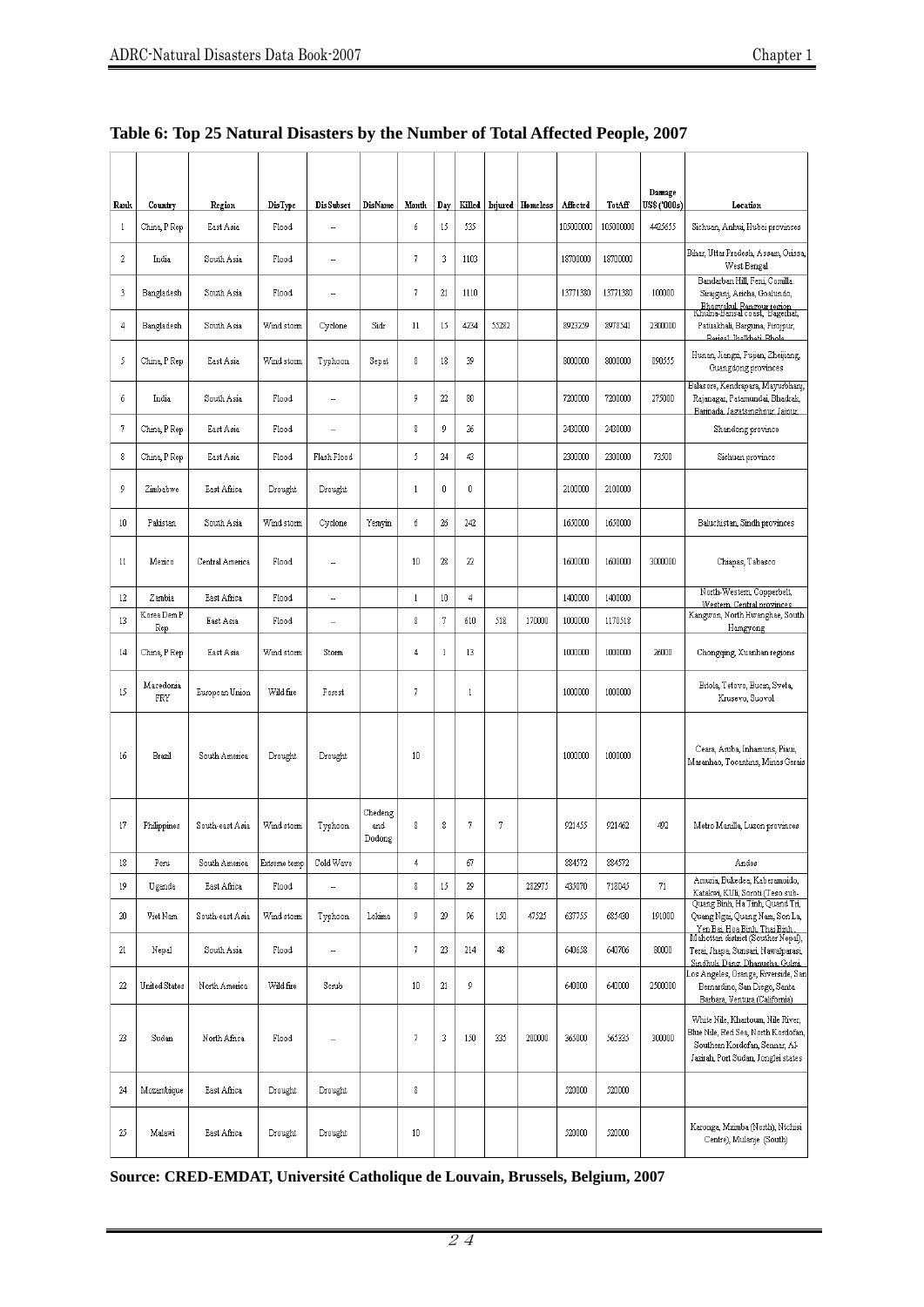| Rank                           | Rank           |                      |                                        |                             |                            |         |                              |            |                        |             |          |                     |                   | Population<br>(World Fact |                          | Damage       |                                                                                                                                                                                                       |
|--------------------------------|----------------|----------------------|----------------------------------------|-----------------------------|----------------------------|---------|------------------------------|------------|------------------------|-------------|----------|---------------------|-------------------|---------------------------|--------------------------|--------------|-------------------------------------------------------------------------------------------------------------------------------------------------------------------------------------------------------|
| (TotAff/PopIn)<br>$\mathbf{1}$ | (TotAff)<br>15 | Country<br>Macedonia | Region<br>European                     | <b>DisType</b><br>Wild fire | <b>DisSubset</b><br>Forest | DisName | Month<br>$\overline{\jmath}$ | Day        | Killed<br>$\mathbf{1}$ | Injured     | Homeless | Affected<br>1000000 | TotAff<br>1000000 | Book)<br>2050554          | TotAff/Popln<br>0.487673 | US\$ ('000s) | Location<br>Bitola, Tetovo, Bucin, Sveta,                                                                                                                                                             |
| $\sqrt{2}$                     | 33             | FRY<br>Swaziland     | Union<br>Southern                      | Drought                     | Drought                    |         | $\boldsymbol{7}$             |            |                        |             |          | 410000              | 410000            | 1136334                   | 0.360809                 |              | Krusevo, Suovol                                                                                                                                                                                       |
| 3                              | 28             | Lesotho              | Africa<br>Southern                     | Drought                     | Drought                    |         | $\overline{7}$               |            |                        |             |          | 475000              | 475000            | 2022331                   | 0.234877                 |              |                                                                                                                                                                                                       |
|                                |                |                      | Africa                                 |                             |                            |         |                              |            |                        |             |          |                     |                   |                           |                          |              |                                                                                                                                                                                                       |
| $\overline{4}$                 | 9              | Zimbabwe             | East Africa                            | Drought                     | Drought                    |         | $\mathbf{1}$                 |            |                        |             |          | 2100000             | 2100000           | 12236805                  | 0.171613                 |              |                                                                                                                                                                                                       |
| 5                              | 12             | Zambia               | East Africa                            | Flood                       | ÷,                         |         | $1\,$                        | $10\,$     | $\overline{4}$         |             |          | 1400000             | 1400000           | 11502010                  | 0.121718                 |              | North-Western, Copperbelt,<br>Western, Central provinces                                                                                                                                              |
| $\acute{\rm{o}}$               | 167            | Dominica             | Caribbean                              | Wind stom                   | Humcane                    | Dean    | $\,$ 8 $\,$                  | $21\,$     | $\sqrt{2}$             | $30\,$      |          | 7500                | 7530              | 68910                     | 0.109273                 | 20000        |                                                                                                                                                                                                       |
| 7                              | 3              | Bangladesh           | South Asia                             | Flood                       | ÷.                         |         | $\boldsymbol{7}$             | 21         | 1110                   |             |          | 13771380            | 13771380          | 147365352                 | 0.093451                 | 100000       | Bandarban Hill, Feni, Comilla<br>Sirajganj, Aricha, Goalundo,<br>Bhagyakul, Rangpur region                                                                                                            |
| $\,$ 8                         | 95             | Djibouti             | East Africa                            | Drought                     | Drought                    |         | $\mathbf{1}$                 |            |                        |             |          | 42750               | 42750             | 486530                    | 0.087867                 |              |                                                                                                                                                                                                       |
| 9                              | -1             | China, P Rep         | East Asia                              | Flood                       | ÷.                         |         | 6                            | 15         | 535                    |             |          | 105000000           | 105000000         | 1320914145                | 0.079490                 | 4425655      | Sichuan, Anhui, Hubei<br>provinces                                                                                                                                                                    |
| $10\,$                         | 131            | Belize               | Central<br>America                     | Wind storm                  | Humcane                    | Dean    | 8                            | $21\,$     |                        |             |          | 20000               | 20000             | 287730                    | 0.069510                 | 14847        | Corazal city, Sarteneja, Consejo<br>(North of Corazal district)                                                                                                                                       |
| 11                             | $\overline{4}$ | Bangladesh           | South Asia                             | Wind stom                   | Cyclone                    | Sidr    | $11\,$                       | 15         | 4234                   | 55282       |          | 8923259             | 8978541           | 147365352                 | 0.060927                 | 2300000      | Khulna-Barisal coast,<br>Bagerhat, Patuakhali, Barguna,<br>Pirojpur, Barisal, Jhalkhati,<br>Bhola, Mandaripur, Gopalgonj,                                                                             |
| $12 \quad$                     | 13             | Korea Dem P<br>Rep   | East Asia                              | Flood                       | ÷.                         |         | $\,$ 8 $\,$                  | 7          | 610                    | 518         | 170000   | 1000000             | 1170518           | 23113019                  | 0.050643                 |              | Kangwon, North Hwanghae,<br>South Hamgyong                                                                                                                                                            |
| 13                             | 25             | Malawi               | East Africa                            | Drought                     | Drought                    |         | $10\,$                       |            |                        |             |          | 520000              | 520000            | 13013926                  | 0.039957                 |              | Karonga, Mzimba (North),<br>Ntchisi Centre), Mulanje<br>(South)                                                                                                                                       |
| 14                             | 38             | Bolivia              | South America                          | Flood                       | ÷,                         |         | $\mathbf{1}$                 | 10         | 40                     |             |          | 339495              | 339495            | 8989046                   | 0.037768                 | 90000        | Santa Cruz, Tarija,<br>Cochabamba, Potosi,<br>Chuquisaca, Beni, La Paz,<br>Oruro, Co/bamba, Pando                                                                                                     |
| 15                             | 67             | Uruguay              | South America                          | Flood                       | ц,                         |         | 5                            | $\sqrt{4}$ | 2                      | $\mathbb 0$ | 9200     | 110000              | 119200            | 3431932                   | 0.034733                 | 45000        | Durazno, Treinta y Tres,<br>Soriano, Tacuarembo, Rio<br>Negro, Florida, Rocha, Cerro<br>Largo, 25 de Agosto, Melo,<br>Noblia, Rio Branco, Cebollai,<br>Montevideo Mercedes, vila<br>Sonanodepartments |
| $16\,$                         | 54             | Nicaragua            | Central<br>America                     | Wind stom                   | Humcane                    | Felix   | 9                            | $\sqrt{4}$ | 188                    |             |          | 188726              | 188726            | 5570129                   | 0.033882                 |              | Puerto Cabezas, Waspam,<br>Siuna, Bonaza, Rosita (Nothern<br>Atlantic region)                                                                                                                         |
| 17                             | 18             | Peru                 | South America Extreme temp   Cold Wave |                             |                            |         | $\overline{4}$               |            | 67                     |             |          | 884572              | 884572            | 28302603                  | 0.031254                 |              | Andes                                                                                                                                                                                                 |
| 18                             | 24             | Mozambique           | East Africa                            | Drought                     | Drought                    |         | $\,$                         |            |                        |             |          | 520000              | 520000            | 19686505                  | 0.026414                 |              |                                                                                                                                                                                                       |
| 19                             | 60             | Togo                 | West Africa                            | Flood                       |                            |         | 8                            |            | 41                     | 77          | 13374    | 127880              | 141331            | 5548702                   | 0.025471                 |              | Kpendjal, Oti, Tone,<br>Tandjouare, Sinkasse<br>prefectures (Savanes region)<br>and Martime region                                                                                                    |
| $20\,$                         | 19             | Uganda               | East Africa                            | Flood                       | ÷,                         |         | $\,$                         | 15         | 29                     |             | 282975   | 435070              | 718045            | 28195754                  | 0.025466                 | 71           | Amuria, Bukedea,<br>Kaberamoido, Katakwi, KUli,<br>Soroti (Teso sub-region),<br>Amuru, Gulu, Kitgum, Paer<br>(Acholi region), Amolatar,                                                               |
| $21\,$                         | 59             | Papua New<br>Guinea  | Oceania                                | Wind storm                  | Cyclone                    | Guba    | $11\,$                       | $12\,$     | 164                    |             |          | 143000              | 143000            | 5670544                   | 0.025218                 |              | Sakarina, Afore, Mamba,<br>Kamusi, Girua (Oro Province),<br>Rabaraba district (Milne Bay<br>Province)                                                                                                 |
| $22\,$                         | 170            | Bahamas              | Caribbean                              |                             | Wind storm Tropical storm  | Noel    | $10\,$                       | $28$       | $\mathbf{1}$           |             |          | 7000                | 7000              | 303770                    | 0.023044                 |              | Abaco, Long Island, Enuma, Cat<br>Island, Andros, New<br>Providence                                                                                                                                   |
| 23                             | $21\,$         | Nepal                | South Asia                             | ${\tt Flood}$               | $\ddot{\phantom{0}}$       |         | 7                            | 23         | 214                    | 48          |          | 640658              | 640706            | 28287147                  | 0.022650                 | 80000        | Mahottari district (Souther<br>Nepal), Terai, Jhapa, Sunsari,<br>Nawalparasi, Sindhuli, Dang,<br>Dhanusha, Gulmi, Solukhumbu<br>districts, Janakpur area                                              |
| 24                             | 64             | Paraguay             | South America                          | Wild fire                   | Forest                     |         | 9                            |            | 8                      |             |          | 125000              | 125000            | 6506464                   | 0.019212                 | 30000        | San Pedro, Concepcion,<br>Presidente Hayes, Canindeyu,<br>Amambay departments                                                                                                                         |
| 25                             | 55             | Chad                 | Central Africa                         | Flood                       | $\ddot{\phantom{a}}$       |         | $\,$                         | 25         | $12\,$                 |             |          | 170000              | 170000            | 9944201                   | 0.017095                 |              | Salamat region                                                                                                                                                                                        |

**Table 7: Top 25 Natural Disasters by the Ratio of Total Affected People to the Total Population, 2007** 

 $\mathbf{I}$ 

 $\top$ 

 $\overline{1}$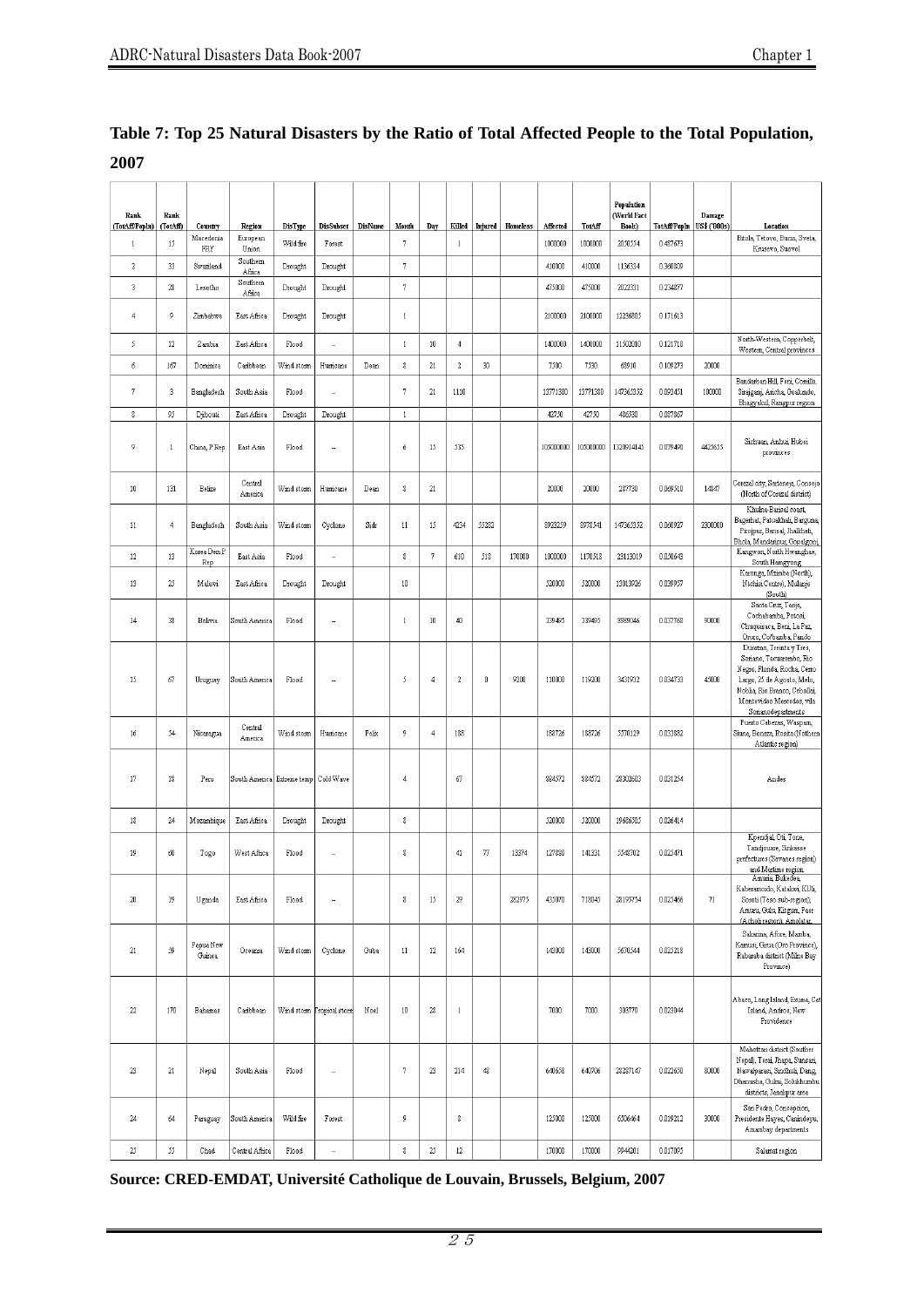|  |  |  | Table 8: Top 25 Natural Disasters by the Amount of Damage, 2007 |  |
|--|--|--|-----------------------------------------------------------------|--|
|  |  |  |                                                                 |  |

| Rank           | Country        | Region          | DisType    | <b>DisSubset</b> | DisName                  | Month            | Day           | Killed       | Injured      | Homeless | Affected  | TotAff     | Damage<br>US\$ ('000s) | Location                                                                                                                  |
|----------------|----------------|-----------------|------------|------------------|--------------------------|------------------|---------------|--------------|--------------|----------|-----------|------------|------------------------|---------------------------------------------------------------------------------------------------------------------------|
| $\mathbf{1}$   | Japan          | East Asia       | Earthquake | Earthquake       |                          | 7                | $16\,$        | 9            | 1000         | 10000    | 13000     | 24000      | 12500000               | Niiagata prefecture                                                                                                       |
| $\sqrt{2}$     | Germany        | European Union  | Wind storm | Storm            | Kyrill                   | $\mathbf 1$      | $1\!\!3$      | $11\,$       | 130          |          |           | 130        | 5500000                |                                                                                                                           |
| $\sqrt{3}$     | China, P Rep   | East Asia       | Flood      |                  |                          | 6                | 15            | 535          |              |          | 105000000 | 105000000  | 4425655                | Sichuan, Anhui, Hubei<br>provinces                                                                                        |
| $\overline{4}$ | United Kingdom | European Union  | Flood      |                  |                          | 7                | $20\,$        | 7            |              |          | 340000    | 340000     | 4000000                | Gloucestershire,<br>Worcestershire, Oxfordshire,<br>Berkshire, Bedfordshire,<br>Herefordshire, Warwickshire,              |
| 5              | United Kingdom | European Union  | Flood      |                  |                          | 6                | 25            | 6            |              | 30000    |           | 30000      | 4000000                | Yorkshire, Lincolnshire,<br>Worcestershire, South<br>Yorkshire, Gloucestershire,<br>(Northern England)                    |
| 6              | Oman           | West Asia       | Wind storm | Cyclone          | Gonu                     | 6                | 6             | 76           |              |          | 20000     | 20000      | 3900000                | Muscat                                                                                                                    |
| $\sqrt{7}$     | Mexico         | Central America | Flood      |                  |                          | $10\,$           | $2\!$         | $22\,$       |              |          | 1600000   | 1600000    | 3000000                | Chiapas, Tabasco                                                                                                          |
| 8              | United States  | North America   | Wild fire  | Scrub            |                          | $10\,$           | 21            | 9            |              |          | 640000    | 640000     | 2500000                | Los Angeles, Orange, Riverside,<br>San Bernardino, San Diego,<br>Santa Barbara, Ventura<br>(California)                   |
| 9              | Bangladesh     | South Asia      | Wind storm | Cyclone          | Sidr                     | 11               | 15            | 4234         | 55282        |          | 8923259   | 8978541    | 2300000                | Khulna-Barisal coast, Bagerhat,<br>Patuakhali, Barguna, Pirojpur,<br>Barisal, Jhalkhati, Bhola,<br>Mandaripur, Gopalgonj, |
| $10\,$         | United States  | North America   | Wind storm | Winter           |                          | $\overline{4}$   | 13            | 23           |              |          |           |            | 2000000                | Midwest                                                                                                                   |
| $11\,$         | Australia      | Oceania         | Flood      | Flash Flood      |                          | 6                | $\,$ 8        | 9            |              |          | 5000      | 5000       | 1700000                | Central Coast, Hunter (East<br>Coast)                                                                                     |
| $12\,$         | United Kingdom | European Union  | Wind storm | Storm            | Kyrill                   | $\mathbf 1$      | $1\,$         | 13           |              |          |           |            | 1200000                |                                                                                                                           |
| 13             | Japan          | East Asia       | Wind storm | Typhoon          | Fitow                    | 9                | 6             | 4            | 82           |          | 900       | 982        | 1000000                | Tokyo                                                                                                                     |
| 14             | United States  | North America   | Wind storm | Storm            |                          | $12\phantom{.0}$ | 3             | $\sqrt{2}$   |              |          | 1100      | 1100       | 1000000                | Washington, Oregon states                                                                                                 |
| 15             | Greece         | European Union  | Wild fire  | Forest           |                          | 8                | 24            | 67           | 64           | 3735     | 1593      | 5392       | 946150                 | Mess?nie, Laconie<br>(Peloponese), Eubee Isl.                                                                             |
| 16             | China, P Rep   | East Asia       | Wind storm | Typhoon          | Sepat                    | 8                | 18            | 39           |              |          | 8000000   | 8000000    | 890555                 | Hunan, Jiangxi, Fujian,<br>Zheijiang, Guangdong<br>provinces                                                              |
| $17\,$         | Indonesia      | South-east Asia | Flood      |                  |                          | $\mathbf 1$      | 31            | 68           | $\mathbf{1}$ |          | 217086    | 217087     | 879000                 | Jakarta, Tangerang, Bekasi,<br>Bogor                                                                                      |
| $1\!\,8$       | China, P Rep   | East Asia       | Wind storm | Typhoon          | Wipha                    | 9                | $20\,$        | 9            |              |          |           |            | 638000                 | Zheijiang province                                                                                                        |
| $19\,$         | United States  | North America   | Wind Storm | Tomado           |                          | 3                | $\,1\,$       | $22\,$       | 20           |          |           | 20         | 600000                 | Alabama, Missouri, Georgia, ,<br>Minnesota                                                                                |
| $20\,$         | Mexico         | Central America | Wind storm | Hurricane        | $\mathop{\mathsf{Dean}}$ | $\,$             | 21            | 9            |              |          | 140000    | 140000     | 600000                 | Yucatan Peninsula, Veracruz,<br>Hidalgo, Puebla states                                                                    |
| $21\,$         | Netherlands    | European Union  | Wind storm | Storm            | Kyrill                   | $\mathbf 1$      | 18            | $\sqrt{7}$   |              |          |           |            | 550000                 |                                                                                                                           |
| $22\,$         | Cuba           | Caribbean       | Wind storm | Tropical storm   | Noel                     | $10\,$           | $2\mathrm{8}$ | $\mathbf{1}$ |              |          | 192488    | 192488     | 500000                 | Granma, Holguin, Las Tunas                                                                                                |
| $23\,$         | Belgium        | European Union  | Wind storm | Storm            | Kyrill                   | $\mathbf 1$      | $1\!\!3$      | $\,2\,$      | $\mathbf 2$  |          |           | $\sqrt{2}$ | 450000                 |                                                                                                                           |
| 24             | Austria        | European Union  | Wind storm | Storm            | Kyrill                   | $\pmb{1}$        | $17\,$        |              |              |          |           |            | 400000                 |                                                                                                                           |
| 25             | Malaysia       | South-east Asia | Flood      |                  |                          | $\mathbf{1}$     | $11\,$        | $17\,$       |              |          | 137533    | 137533     | 385568                 | Johor, Pahang                                                                                                             |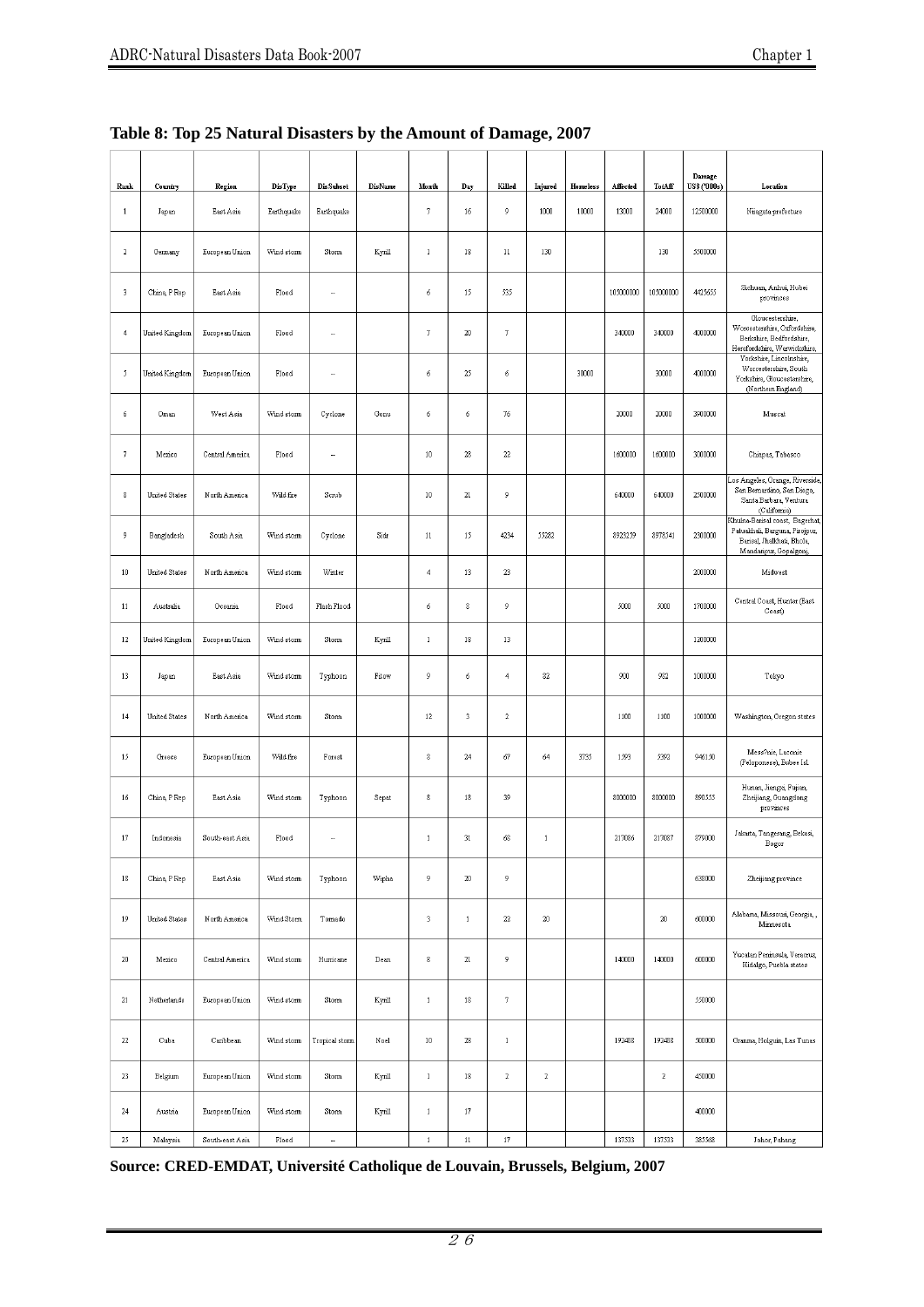| Rank<br>(Damage/GNI) | Rank<br>(Damage) | Country          | Region             | DisType    | <b>DisSubset</b>          | DisName | Month           | Day    | Killed         | Injured      | Homeless | Affected | TotAff  | GNI (Bn<br>US\$)<br>(World<br>Bank) | DamageUS<br>(000s) | Dam/GNI   | Location                                                                                                                                                              |
|----------------------|------------------|------------------|--------------------|------------|---------------------------|---------|-----------------|--------|----------------|--------------|----------|----------|---------|-------------------------------------|--------------------|-----------|-----------------------------------------------------------------------------------------------------------------------------------------------------------------------|
| 1                    | 34               | Guadeloupe       | Caribbean          | Wind storm | Humcane                   | Dean    | 8               | 29     |                |              |          |          |         | 0.40                                | 300000             | 0.7500000 |                                                                                                                                                                       |
| $\sqrt{2}$           | 33               | Martinique       | Oceania            | Wind storm | Humcane                   | Dean    | 8               | $16\,$ | 1              | 6            |          |          | 6       | 1.57                                | 300000             | 0.1910828 |                                                                                                                                                                       |
| 3                    | 6                | Oman             | West Asia          | Wind storm | Cyclone                   | Gonu    | 6               | 6      | $76\,$         |              |          | 20000    | 20000   | 22.99                               | 3900000            | 0.1696390 | Muscat                                                                                                                                                                |
| $\overline{4}$       | 75               | Dominica         | Caribbean          | Wind storm | Humcane                   | Dean    | 8               | 21     | $\sqrt{2}$     | 30           |          | 7500     | 7530    | 0.26                                | 20000              | 0.0769231 |                                                                                                                                                                       |
| 5                    | 61               | St Lucia         | Caribbean          | Wind storm | Humcane                   | Dean    | $\,$            | 17     | $\mathbf{1}$   |              |          |          |         | 0.68                                | 40000              | 0.0588235 | North areas, Castries                                                                                                                                                 |
| 6                    | 39               | Madagascar       | East Africa        | Wind storm | Cyclone                   | Indhala | 3               | 15     | $30\,$         |              | 12000    | 203182   | 215182  | 5.19                                | 240000             | 0.0462428 | Diana, Sava, Sofia,<br>Analajirofo                                                                                                                                    |
| $\overline{7}$       | 9                | Bangladesh       | South Asia         | Wind storm | Cyclone                   | Sidr    | $\overline{11}$ | 15     | 4234           | 55282        |          | 8923259  | 8978541 | 61.32                               | 2300000            | 0.0375082 | Khulna-Barisal coast,<br>Bagerhat, Patuakhali,<br>Barguna, Pirojpur, Barisal,<br>halkhati, Bhola, Mandaripur                                                          |
| 8                    | 32               | Jamaica          | Caribbean          | Wind storm | Humcane                   | Dean    | 8               | $20\,$ | $\overline{4}$ |              | 1188     | 32000    | 33188   | 8.72                                | 300000             | 0.0344037 | Clarendon, ST Thomas, St<br>James, Kingston, St Andrew                                                                                                                |
| 9                    | 31               | Sudan            | North Africa       | Flood      |                           |         | 7               | 3      | 150            | 335          | 200000   | 365000   | 565335  | 18.72                               | 300000             | 0.0160256 | White Nile, Khartoum, Nile<br>River, Blue Nile, Red Sea,<br>North Kordofan, Southern<br>Kordofan, Sennar, A1-Jazirah,<br>Port Sudan, Jonglei states                   |
| 10                   | $22\,$           | Cuba             | Caribbean          | Wind storm | Fropical storn            | Noel    | $10\,$          | $28\,$ | $\mathbf{1}$   |              |          | 192488   | 192488  | 32.83                               | 500000             | 0.0152300 | Granma, Holguin, Las Tunas                                                                                                                                            |
| 11                   | 76               | Belize           | Central<br>America | Wind storm | Humcane                   | Dean    | 8               | $21\,$ | $\mathbf 0$    |              |          | 20000    | 20000   | 1.11                                | 14847              | 0.0133757 | Corazal city, Sarteneja,<br>Consejo (North of Corazal<br>district)                                                                                                    |
| 12                   | 66               | Fiji             | Oceania            | Flood      |                           |         | $\sqrt{2}$      | 3      | $\mathbf{1}$   |              |          | 900      | 900     | 2.29                                | 30000              | 0.0131004 | Vanua Levu, Viti Levu                                                                                                                                                 |
| 13                   | 51               | Nepal            | South Asia         | Flood      | ٠.                        |         | 7               | 23     | 214            | 48           |          | 640658   | 640706  | 6.57                                | 80000              | 0.0121766 | Mahottari district (Souther<br>Nepal), Terai, Jhapa, Sunsari,<br>Nawalparasi, Sindhuli, Dang,<br>Dhanusha, Gulmi,<br>Solukhumbu districts,<br>Janakpur area           |
| 14                   | 50               | Bolivia          | South America      | Flood      |                           |         | $\mathbf{1}$    | 10     | 40             |              |          | 339495   | 339495  | 8.64                                | 90000              | 0.0104167 | Santa Cruz, Tarija,<br>Cochabamba, Potosi,<br>Chuquisaca, Beni, La Paz,<br>Oruro, Co/bamba, Pando                                                                     |
| 15                   | 35               | Slovenia         | Rest of Europe     | Wind storm | Stom                      |         | 9               | 18     | 6              |              | 1050     |          | 1050    | 29.49                               | 276000             | 0.0093591 | Gorenjska and Celje regions                                                                                                                                           |
| 16                   | 26               | Viet Nam         | South-east<br>Asia | Flood      |                           |         | 11              | 10     | 55             |              |          | 150000   | 150000  | 44.63                               | 350000             | 0.0078423 | Khanh Hoa, Quang Ngai,<br>Binh Dinh, Quang Nam, Thua<br>Thien-Hue, Ninh Thuan,<br>Quang Tri, Da Nang,                                                                 |
| 17                   | 15               | Greece           | European<br>Union  | Wild fire  | Forest                    |         | 8               | 24     | 67             | 64           | 3735     | 1593     | 5392    | 184.97                              | 946150             | 0.0051152 | Mess?nie, Laconie<br>(Peloponese), Eubee Isl.                                                                                                                         |
| 18                   | 64               | Paraguay         | South America      | Wild fire  | Forest                    |         | 9               |        | $\,$           |              |          | 125000   | 125000  | 6.87                                | 30000              | 0.0043668 | San Pedro, Concepcion,<br>Presidente Hayes, Canindeyu                                                                                                                 |
| 19                   | 41               | Viet Nam         | South-east<br>Asia | Wind storm | Typhoon                   | Lekima  | 9               | 29     | 96             | 150          | 47525    | 637755   | 685430  | 44.63                               | 191000             | 0.0042796 | Quang Binh, Ha Tinh, Quand<br>Tri, Quang Ngai, Quang Nam,<br>Son La, Yen Bai, Hoa Binh,<br>Thai Binh, Thanh Hoa, Nghe<br>An, Ninh Binh, Hoa Binh, Sor                 |
| $20\,$               | 7                | Mexico           | Central<br>America | Flood      |                           |         | $10\,$          | $28\,$ | $22\,$         |              |          | 1600000  | 1600000 | 704.91                              | 3000000            | 0.0042559 | Chiapas, Tabasco                                                                                                                                                      |
| $21\,$               | 54               | Dominican<br>Rep | Caribbean          |            | Wind storm Tropical storm | Noel    | $10\,$          | 28     | 129            |              |          | 79728    | 79728   | 18.44                               | 77700              | 0.0042137 | Santo Domingo, Distrito<br>Nacional, San Cristobal,<br>Peravia, Azua, Barahona,<br>Pedemales, Independencia,<br>Bahoruco, San Juan de la<br>Maguana, Santiago, Puerto |
| $22\,$               | 53               | Costa Rica       | Central<br>America | Flood      |                           |         | $10\,$          | $12\,$ | 19             |              |          | 12000    | 12000   | 19.00                               | 80000              | 0.0042105 | Atenas, Guanacaste, Parrita,<br>San Jos?, Puntarenas<br>provinces                                                                                                     |
| $23\,$               | $29\,$           | Pakistan         | South Asia         | Flood      | .,                        |         | $\,$            | $10\,$ | 35             |              |          |          |         | 90.66                               | 327118             | 0.0036082 | Karachi, Sind province                                                                                                                                                |
| $24\,$               | $17\,$           | Indonesia        | South-east<br>Asia | Flood      | ÷,                        |         | $\,1\,$         | 31     | 68             | $\mathbf{1}$ |          | 217086   | 217087  | 248.01                              | 879000             | 0.0035442 | Jakarta, Tangerang, Bekasi,<br>Bogor                                                                                                                                  |
| 25                   | $25\,$           | Malaysia         | South-east<br>Asia | Flood      |                           |         | $\mathbf{1}$    | 11     | $17\,$         |              |          | 137533   | 137533  | 112.58                              | 385568             | 0.0034248 | Johor, Pahang                                                                                                                                                         |

# **Table 9: Top 25 Natural Disasters by the Ratio of Damage to GNI, 2007**